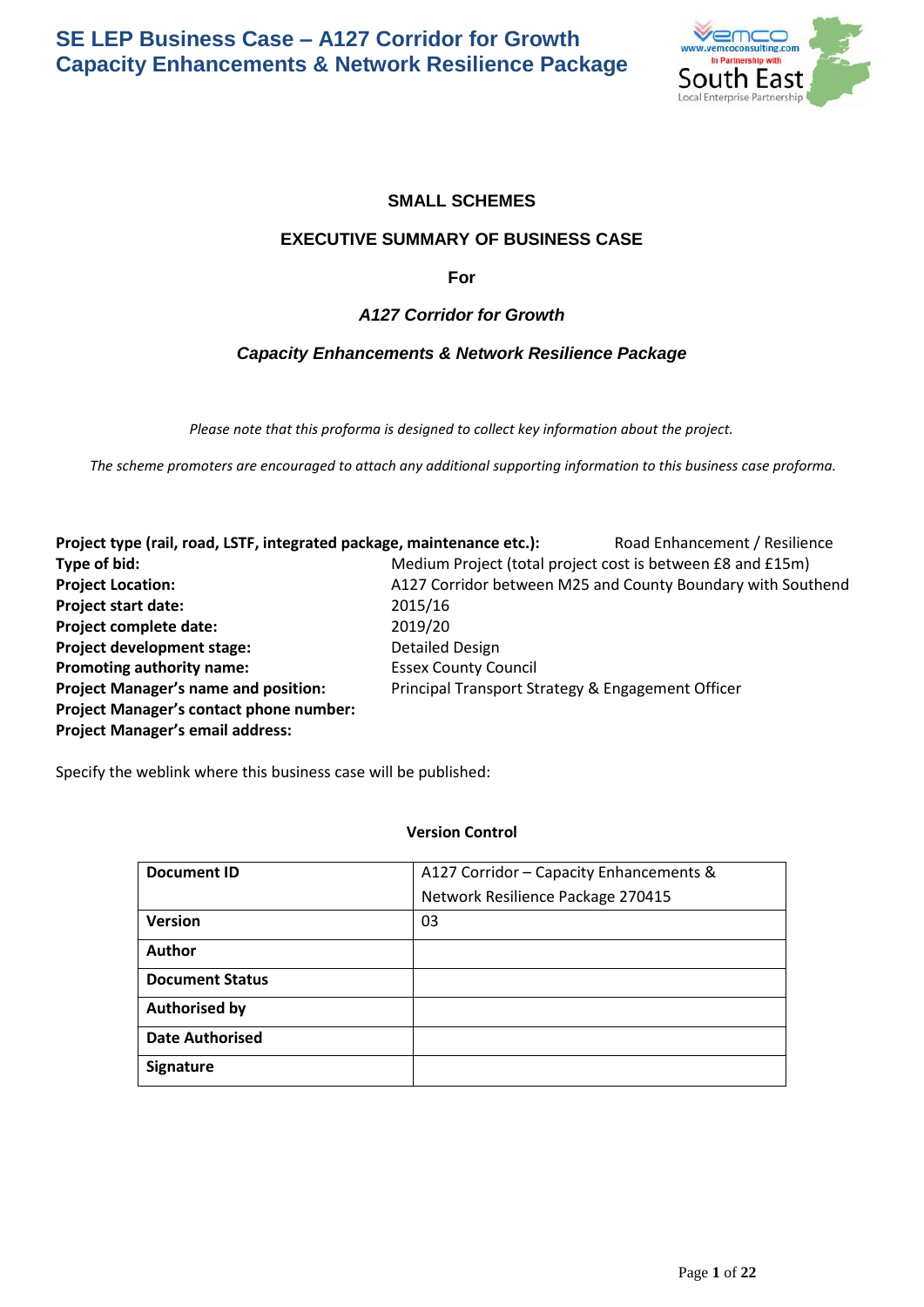

# **The Strategic Case**

# *1. Project Description*

# *1.1. Purpose*

The A127 corridor is a vitally important primary route for the South Essex area which connects the M25, Basildon and Southend (including London Southend Airport). At peak periods, the A127 carries traffic volumes which exceed those on many urban motorways elsewhere in the UK. The route is heavily congested, especially during peak periods, when the road is extremely sensitive to incidents and accidents resulting in unreliable journeys. Realising much of the proposed growth in the area depends upon addressing the significant reliability and capacity issues within the A127 corridor.

The objectives of this scheme are:

- To support housing and job growth
- To support current and emerging Local Development Plans
- To make best use of the existing highway network
- To reduce congestion at key pinch-points on the network
- To improve resilience of the corridor
- To improve journey time reliability

# *1.2. Brief description*

The A127 Capacity Improvements and Network Resilience Package, of which this is the first phase to be funded by SE LEP, includes the following components which are detailed in the Appendix:

- A127 / A132 Nevendon interchange capacity improvements to a grade separated junction *Appendix 1a*
- A127 / A129 Rayleigh Weir interchange signals upgrade *Appendix 1b*
- A127 / B186 Warley interchange installation of signals on slip roads *Appendix 1c*
- A127 Signing improvements *Appendix 1d*

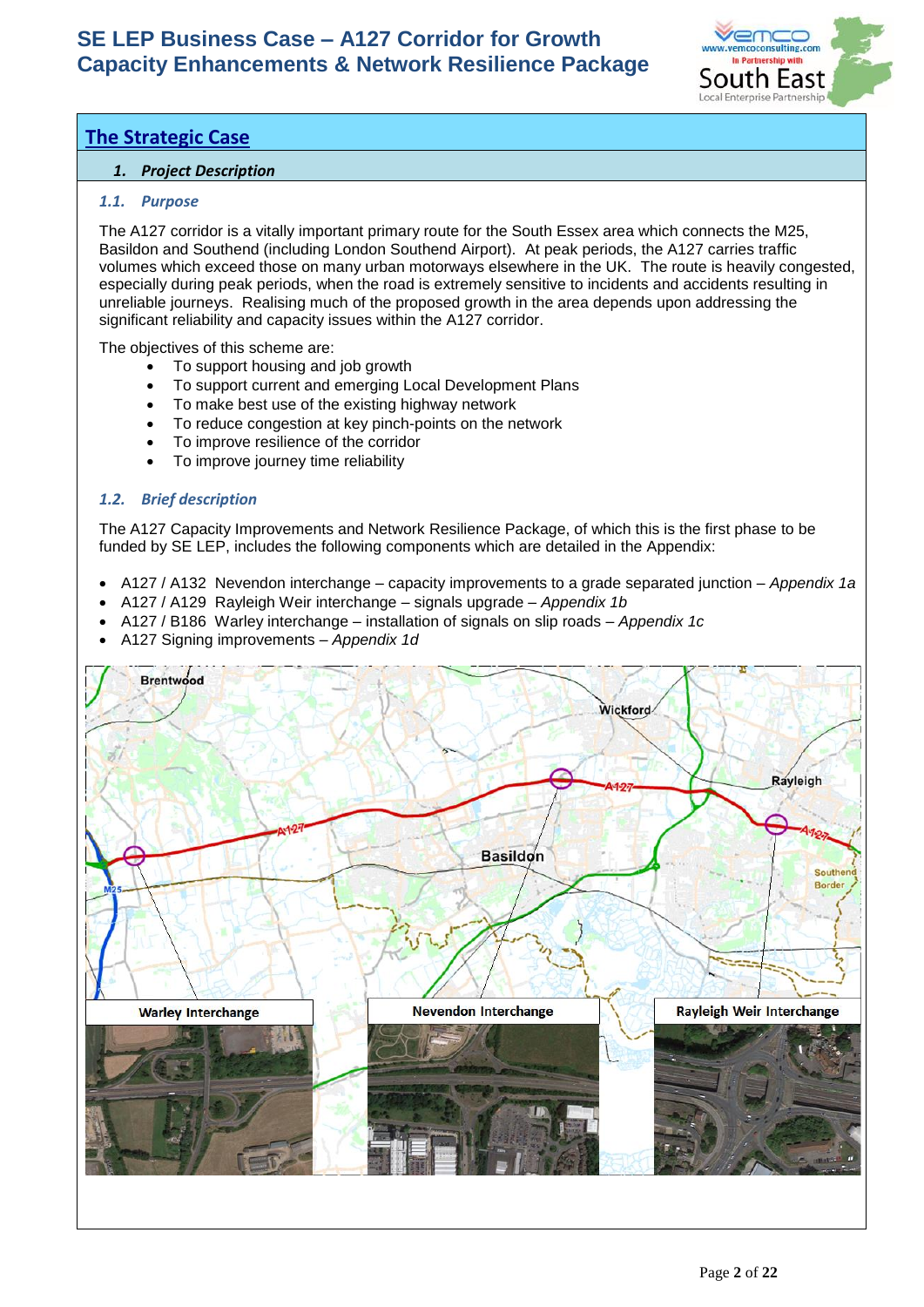

# *1.3. Strategic context*

The A127 corridor is a vitally important primary route for the South Essex area which connects the M25, Basildon and Southend (including London Southend Airport). It also provides access to the wider areas of Basildon, Brentwood, Billericay, Canvey Island, Rochford and Wickford and has strategic links to the A130, A129 and A13. From the Fairglen interchange, it is the primary route to and from the Southend Central Area.

The Corridor has a wide sphere of influence as shown on the plan below:-



The A127 carries a significant amount of traffic with volumes in excess of 70,000 vehicles per day. As a result, it is extremely sensitive to incidents such as accidents and broken down vehicles, especially during the peak periods. In addition, the A127 has an outstanding legacy of maintenance, capacity and safety issues which need addressing. The plan below shows the current peak congestion levels:-



To enable growth in South Essex, the A127 requires substantial improvement and a higher level of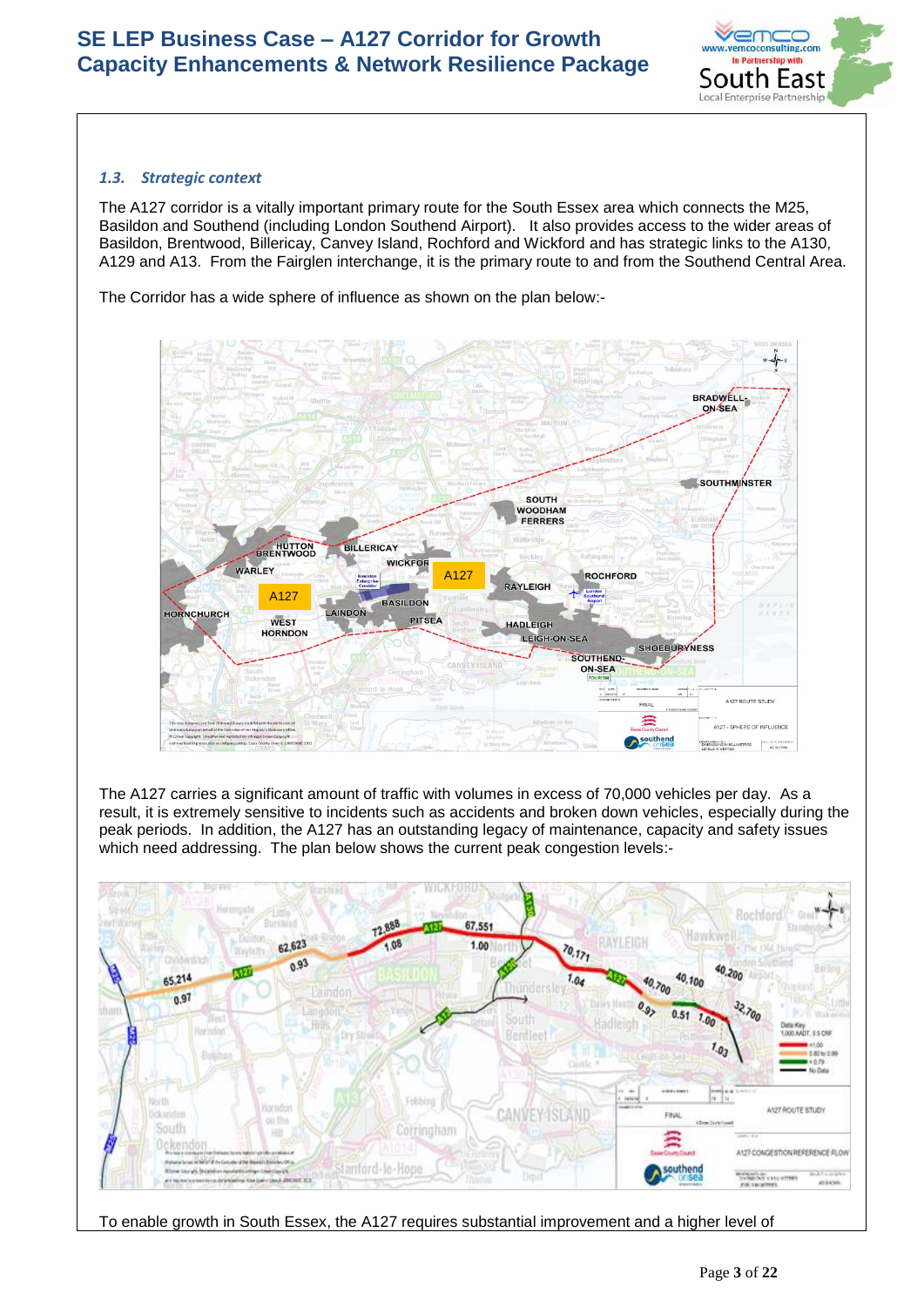

maintenance.

The 'A127 Corridor for Growth' is a partnership project between Essex County Council and Southend-on-Sea Borough Council. The 'A127 Corridor for Growth Economic Plan' sets out the rational and supporting evidence in detail and is available, if required, or is accessible on the web.

Alongside this package of improvement works for the corridor, a bid was made to the DfT for maintenance funding under the Challenge Fund. The two packages complement each other. However, the Challenge Fund bid was not successful on this occasion. Had the funding been awarded it was planned that works would be combined and coordinated to gain economies of scale and to reduce congestion and delays to road users during construction.

A separate business case will be submitted for the A127 Fairglen / A130 Interchange Improvement scheme, as it is required to be fully 'WebTAG' compliant and is a DfT retained scheme. This interchange is a significant junction along the corridor which is operating over capacity carrying 112,000 vehicles in a 12 hour period.

The SE LEP's Strategic Economic Plan aims to:

- enable the creation of 200,000 sustainable private sector jobs over the decade to 2021, an increase of 11.4% since 2011,
- complete 100,000 new homes by 2021, which will entail increasing the annual rate of completions by over 50% in comparison with recent years; and,
- lever investment totalling £10 billion, to accelerate growth, jobs and homebuilding.

The SEP acknowledges that growth depends on planned investment in transport and other infrastructure focussed on 12 growth corridors over the entire SE LEP area, and including the following corridors within Essex:

- A120 Haven Gateway;
- A12 and Great Eastern Mainline;
- M11 West Anglia Mainline: London-Harlow-Stansted-Cambridge;
- A127 London-Basildon-Southend;
- A13 London-Thurrock-Canvey Island.

This project is part of the overall A127 London-Basildon-Southend Corridor for Growth package. The A127 Corridor Capacity Enhancements and Network Resilience package is identified in the SE LEP SEP as being necessary to support the delivery of the SEP outcomes.

The SE LEP Strategic Economic Plan identifies the A127 as a key corridor for growth. The A127 links London with Basildon, Southend and Rochford. In Basildon, the A127 corridor is home to one of the largest single concentrations of advanced manufacturing companies in the South of England. It makes substantial contributions to the prosperity of the SE LEP area and offers considerable growth prospects. Comprehensive redevelopment plans for Basildon Town Centre are well advanced, including the relocation of South Essex College's Basildon Campus to the Town Centre.

At peak periods, the A127 carries traffic volumes which exceed those on many urban motorways elsewhere in the UK. Realising much of the growth will depend upon addressing the significant capacity issues within the A127 corridor, and, in particular, creating space on our transport networks to accommodate growth in the main urban areas of Basildon, Laindon, Wickford and Billericay. The SE LEP states that, in the A127 corridor, there is potential to directly enable the creation of 8,775 jobs and 1,450 new homes by 2021, and a further 48,927 jobs and 32,655 homes through proposed transport schemes.

The Essex County Council Corporate Outcomes Framework 2014-2018 sets out the seven high level outcomes that ECC want to achieve to ensure prosperity and wellbeing for Essex residents. Securing these outcomes will make Essex a more prosperous county; one where people can flourish, live well and achieve their ambitions.

The seven outcomes are listed below:

- Children in Essex get the best start in life
- People in Essex enjoy good health and wellbeing
- People have aspirations and achieve their ambitions through education, training and lifelong-learning
- People in Essex live in safe communities and are protected from harm
- Sustainable economic growth for Essex communities and businesses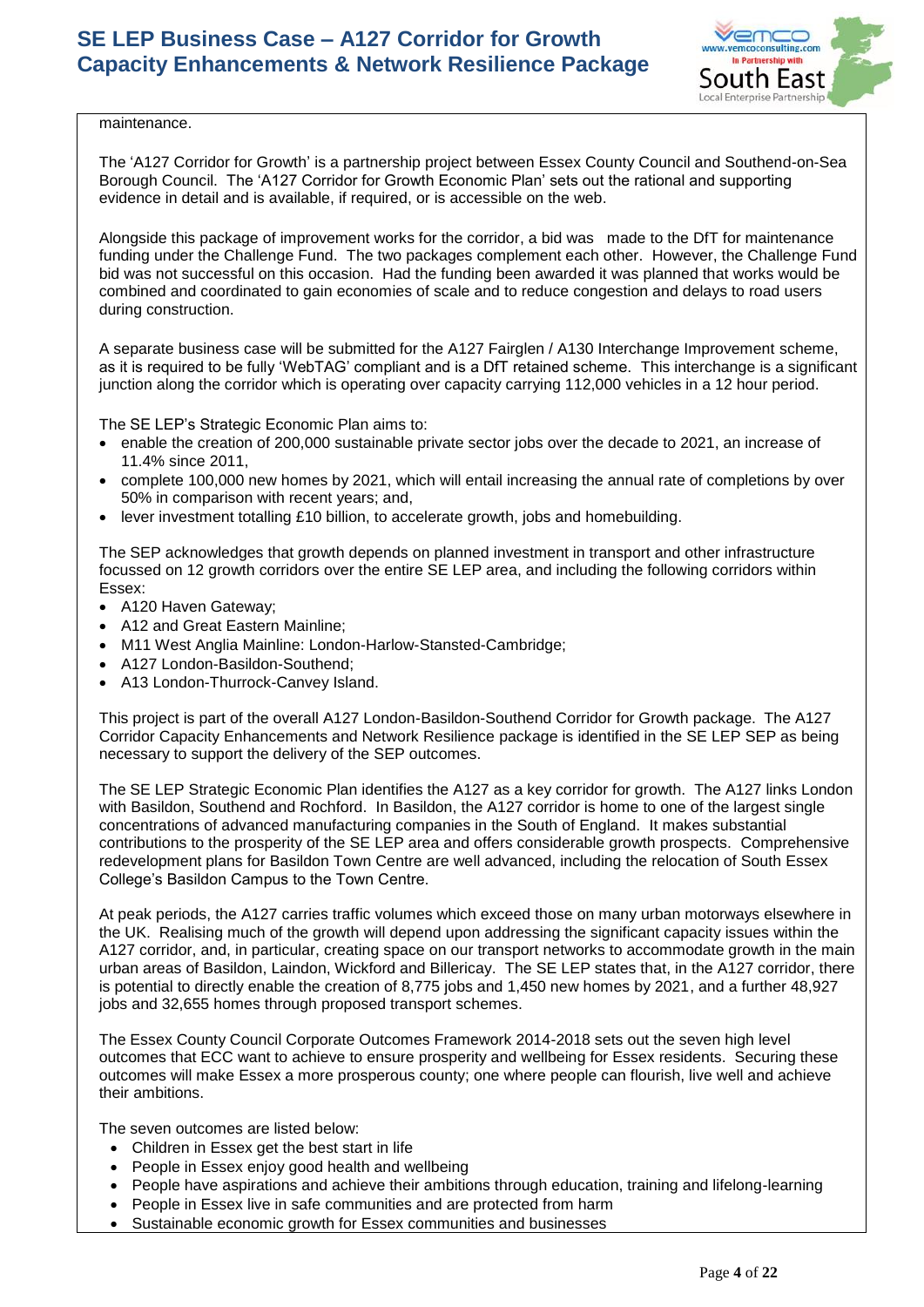

- People in Essex experience a high quality and sustainable environment
- People in Essex can live independently and exercise control over their lives.

Investment in the A127 Corridor is wholly compliant with the Outcomes Framework 2014-2018 and the aspirations of the Economic Plan for Essex (EPfE) and incorporates the Greater Essex Integrated County Strategy (ICS) and the ECC Economic Growth Strategy. The package of proposed improvements supports the delivery of the Essex Local Transport Plan, and has the support of partner authorities.

Essex County Council has the stated ambition to make Essex the location of choice for business and to be a County where innovation brings prosperity:

- Our support for employment and entrepreneurship across our economy is focused on ensuring a ready supply of development land, new housing and the coordinated provision of appropriate infrastructure.
- To grow, the Essex economy depends on the efficient movement of people, goods and information, via effective and reliable transport and communications networks to provide access to markets and suppliers. It is essential, therefore, that we develop and maintain the infrastructure that enables our residents to travel and our businesses to grow. Delivery of this package of A127 Corridor schemes will drive economic growth in Essex, widening access to employment and improving the competitiveness of the Essex economy and by driving sustainable economic growth for Essex communities and businesses.

This proposed investment in the South Essex area is essential for the delivery of this ambition.

## **Case for Change**

#### *2. Business needs / Reasons*

#### • *Outline the rationale for making the investment with reference to the problems with the status quo.*

The South Essex transport network is a vitally important lifeline for the movement of goods and people. It is essential to ensure that the area connects more efficiently with London, Basildon and Southend (including London Southend Airport). If improvements within this corridor are not provided, then the area will not see the appropriate levels of investment and growth which will be to the detriment of existing users of the transport network, businesses and residents. This scheme represents an opportunity to make changes to the transport network and how people use it, which will act as the catalyst to support economic growth and development at a strategic level.

#### • *What evidence is there of need for the project?*

Transport network improvements to provide better access to the key strategic employment locations within the A127 corridor are necessary to support significant economic growth and development in the area.

Basildon is home to one of the largest single concentrations of advanced manufacturing companies in the South of England. It makes substantial contributions to the prosperity of the SE LEP area and offers considerable growth prospects. Comprehensive redevelopment plans for Basildon Town Centre are well advanced, including the relocation of South Essex College's Basildon Campus to the Town Centre.

London Southend Airport, located to the eastern end of the A127, is expanding and the associated business park will commence build in the next 12 months. The development at and around the Airport will bring over 7,000 new jobs; provide accommodation for a new MedTec site and see 3,500 new homes.

It is clear that, if these areas are to grow, additional new housing will be needed to support the increase in jobs, placing additional pressure on the road network. Improvements in journey times and additional road capacity are required. This package of schemes will provide the impetus and ability for businesses and housing to expand across the region, enabling a much improved flow of goods and commerce through an efficient and accessible transport network, whilst, at the same time, facilitating a more strategically managed road network.

The South Essex population of approximately 345,000 is projected to increase by over 30,000 within the next seven years. South Essex plans for significant regeneration and growth with an additional 19,300 homes and 16,000 jobs, all proposed by 2021. These figures are a further indication of the underlying need to improve the areas around the employment hubs to aid the growth in the most efficient way possible. This will provide improved access to employment, ensuring that South Essex is an attractive location to invest and for companies to grow, by providing easy access to potential employees, markets and suppliers, including London and Europe.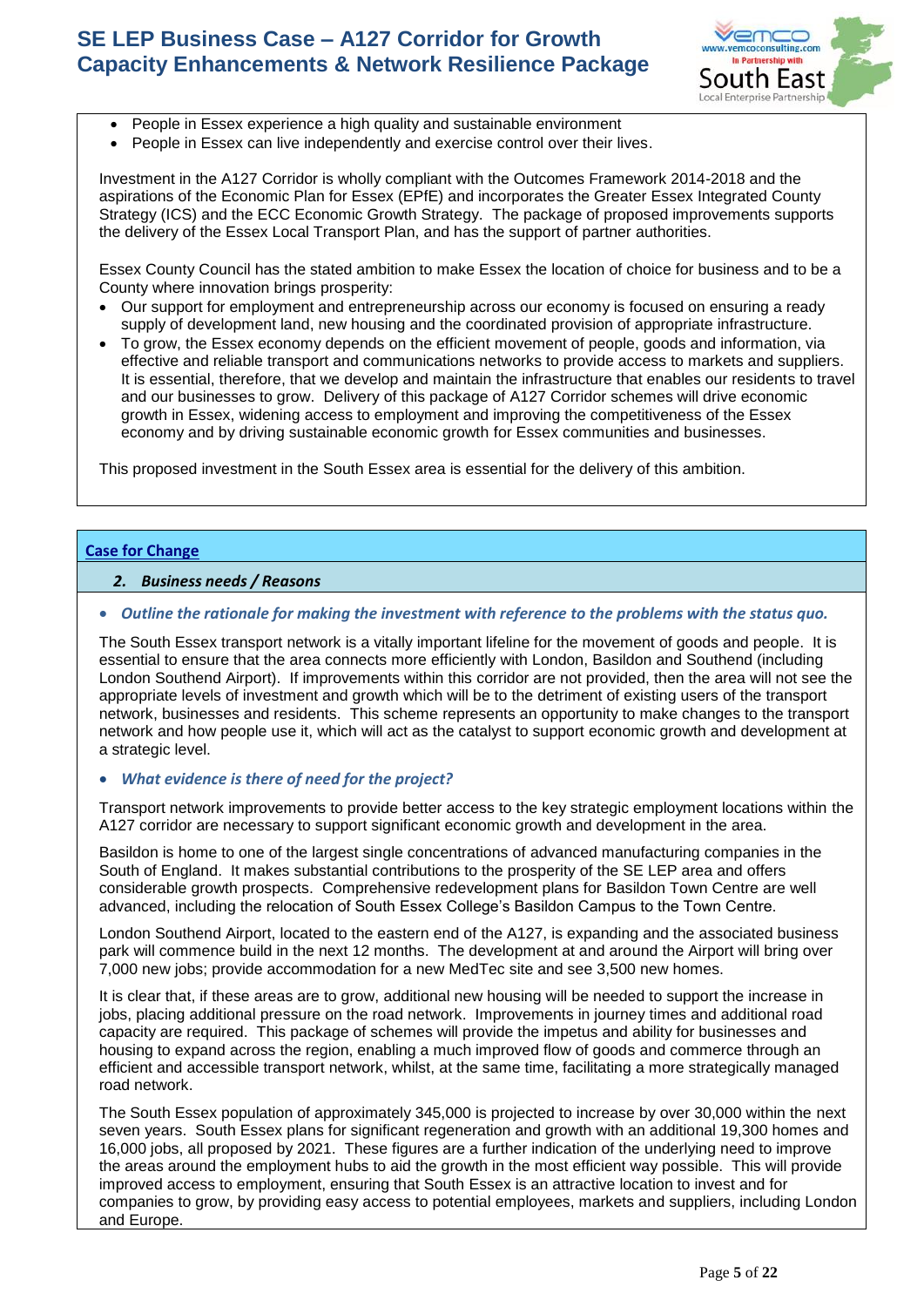

## • *What impact does the scheme have on releasing the growth or overcoming barriers to growth?*

The current issues experienced within the strategic road network which constrain economic growth and development within the South Essex area include:

- Major congestion around the employment hubs along the A127, especially during peak periods, which prevents the efficient movement of goods and people
- Significant constraints on general traffic and public transport services experienced through a number of pinch points on the strategic road network, which have exceeded levels of capacity and cause congestion on the road network.
- *What will happen if the proposed project is not funded from LGF?*

Unless this package is provided, the existing A127 corridor will become even more congested than at present, and accessibility within South Essex will continue to decline and journey times increase. This will affect the ability for the area to attract investment and consequently limit growth.

# • *Is there a potential to reduce costs and still achieve the desired outcomes?*

This is a scalable package of measures and reduction in scheme funding will have a proportionate effect on delivery and, consequently, the benefits outcome.

# *3. Benefits*

# *3.1.1. Estimate jobs and homes (direct, indirect, safeguarding, construction etc)*

The A127 Corridor will directly support 57,700 new jobs and 34,100 new homes, including 7,380 jobs and 3,731 new homes identified with the Southend Airport JAAP, but which is subject to a separate business case.

|       | 2015/16 | 2016/17 | 2017/18 | 2018/19 | 2019/2020 | 2020/2025 | Post 2025 | Total |
|-------|---------|---------|---------|---------|-----------|-----------|-----------|-------|
| Jobs  | 6380    | 6380    | 6380    | 6380    | 6380      | 15950     | 9250      | 57100 |
| Homes | 2800    | 2800    | 2800    | 2800    | 2800      | 13600     | 9500      | 37100 |

## • *Describe the methodology of how the number of jobs and homes is estimated*

The forecast increase in jobs and homes has been well established through various studies and it has been assumed that the delivery of new jobs and homes is flat-rated over the period, as per above.

• *List all main direct and indirect; quantitative and qualitative; cash releasing and non cash releasing benefits associated with the investment* 

## *4. Risks*

- *4.1. Provide a summary of key risks to the delivery of the scheme (including financial, commercial, economic and management).*
- *4.2. Risk Assessment*

| <b>Risk description</b>                                                                                   | Likely-<br>hood | <b>Impact</b> | <b>Likelihood</b><br>x Impact | <b>Mitigation</b>                                                                                                                                  | <b>Owner</b>                   |
|-----------------------------------------------------------------------------------------------------------|-----------------|---------------|-------------------------------|----------------------------------------------------------------------------------------------------------------------------------------------------|--------------------------------|
| Stakeholder / Partnership<br>opposition or management<br>issues, public and / or<br>organisational issues | 2               | 3             | 6                             | Develop robust plans for<br>stakeholder management and<br>communications. Establish<br>joint governance arrangements<br>and early partnership work | <b>ECC</b>                     |
| <b>Statutory Processes:</b><br>Planning, PI, Orders, CPO                                                  |                 | 5             | 5                             | There are unlikely to be any<br>barriers of this nature affecting<br>these proposals, however<br>some traffic orders may be                        | Ringway Jacobs /<br><b>ECC</b> |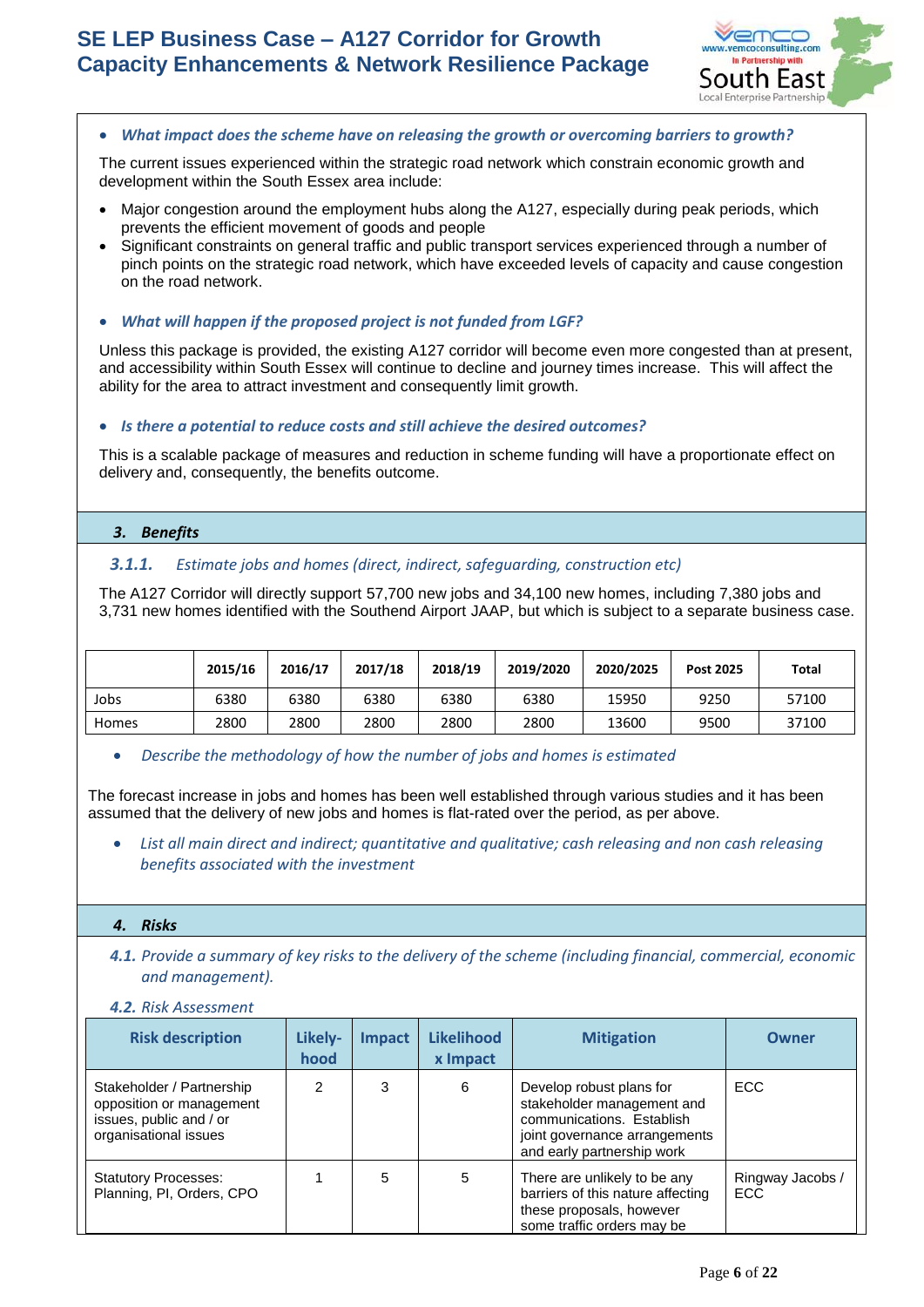

|                                                                                                                                                                                                                                                                          |   |                |    | required                                                                                                                                                                           |                                |
|--------------------------------------------------------------------------------------------------------------------------------------------------------------------------------------------------------------------------------------------------------------------------|---|----------------|----|------------------------------------------------------------------------------------------------------------------------------------------------------------------------------------|--------------------------------|
| Finance: escalation of project<br>costs                                                                                                                                                                                                                                  | 3 | 3              | 9  | Project costs will be carefully<br>monitored as projects progress.<br>However, the entire package is<br>scalable, if required                                                      | Ringway Jacobs /<br>ECC        |
| Programme overrun; delivery<br>issues                                                                                                                                                                                                                                    | 2 | 3              | 6  | All potential impacts will be<br>reviewed regularly, but no<br>significant issues are likely.<br>Extensive use of existing<br>delivery capabilities through<br>term contracts etc. | Ringway Jacobs                 |
| Technical project risks                                                                                                                                                                                                                                                  | 3 | 3              | 9  | Impact of utilities on delivery -<br>regular early discussions<br>proposed                                                                                                         | Ringway Jacobs                 |
| Tender prices at variance<br>with estimates leading to re-<br>design or scheme<br>cancellation                                                                                                                                                                           | 4 | 4              | 16 | Obtain other recent tender<br>information for use in price<br>base comparison                                                                                                      | Ringway Jacobs /<br><b>ECC</b> |
| Weather hinders or delays<br>the works                                                                                                                                                                                                                                   | 2 | 2              | 4  | Introduce programme float to<br>cover potential slippage                                                                                                                           | Ringway Jacobs                 |
| C3 prices at variance with<br>estimates leading to re-<br>design or scheme<br>cancellation                                                                                                                                                                               | 4 | 4              | 16 | Ensure C3 and C4 requests are<br>issued with sufficient time to<br>allow for modifications                                                                                         | Ringway Jacobs                 |
| Discovery of undeclared<br>utilities during construction                                                                                                                                                                                                                 | 4 | 4              | 16 | Undertake GPR surveys and<br>timely trial holes                                                                                                                                    | Ringway Jacobs                 |
| Discovery of contaminated<br>ground or material on site                                                                                                                                                                                                                  | 3 | 3              | 9  | Undertake timely site<br>investigation                                                                                                                                             | Ringway Jacobs                 |
| Unforeseen ground<br>conditions - re-design<br>required                                                                                                                                                                                                                  | 3 | 3              | 9  | Undertake timely site<br>investigation                                                                                                                                             | Ringway Jacobs                 |
| Claims from nearby residents<br>on noise and vibration                                                                                                                                                                                                                   | 3 | 3              | 9  | Undertake pre-construction<br>monitoring. Ensure contractor<br>is aware of NVH responsibilities                                                                                    | Ringway Jacobs                 |
| Invasive species found on-<br>site, additional cost for site<br>clearance                                                                                                                                                                                                | 1 | 1              | 1  | Unlikely, but undertake site<br>survey                                                                                                                                             | Ringway Jacobs                 |
| Construction cost escalation                                                                                                                                                                                                                                             | 4 | 4              | 16 | Undertake pre-construction<br>monitoring                                                                                                                                           | Ringway Jacobs                 |
| Unforeseen discovery of<br>protected species.                                                                                                                                                                                                                            | 1 | 1              | 1  | Undertake surveys for<br>protected species, early site<br>clearance                                                                                                                | Ringway Jacobs                 |
| Contractor fails on delivery<br>timing resulting in<br>programme overrun                                                                                                                                                                                                 | 3 | 4              | 12 | Tender scheme using<br>appropriate quality questions to<br>identify potential issues                                                                                               | Ringway Jacobs                 |
| Cost and time overrun<br>associated with mitigating<br><b>Tree Preservation Orders</b>                                                                                                                                                                                   | 2 | $\overline{c}$ | 4  | Survey trees and develop<br>mitigation early                                                                                                                                       | Ringway Jacobs /<br>ECC        |
| Construction industry is<br>overstretched and unable to<br>deliver the schemes due to<br>lack of resource. Note that<br>some contractors are already<br>declining to bid for schemes<br>due to lack of resource.<br>Likely impact is cost<br>escalation or scheme delay. | 3 | 3              | 6  | Monitor industry tender prices<br>and scheme delivery.                                                                                                                             | Ringway Jacobs /<br>ECC        |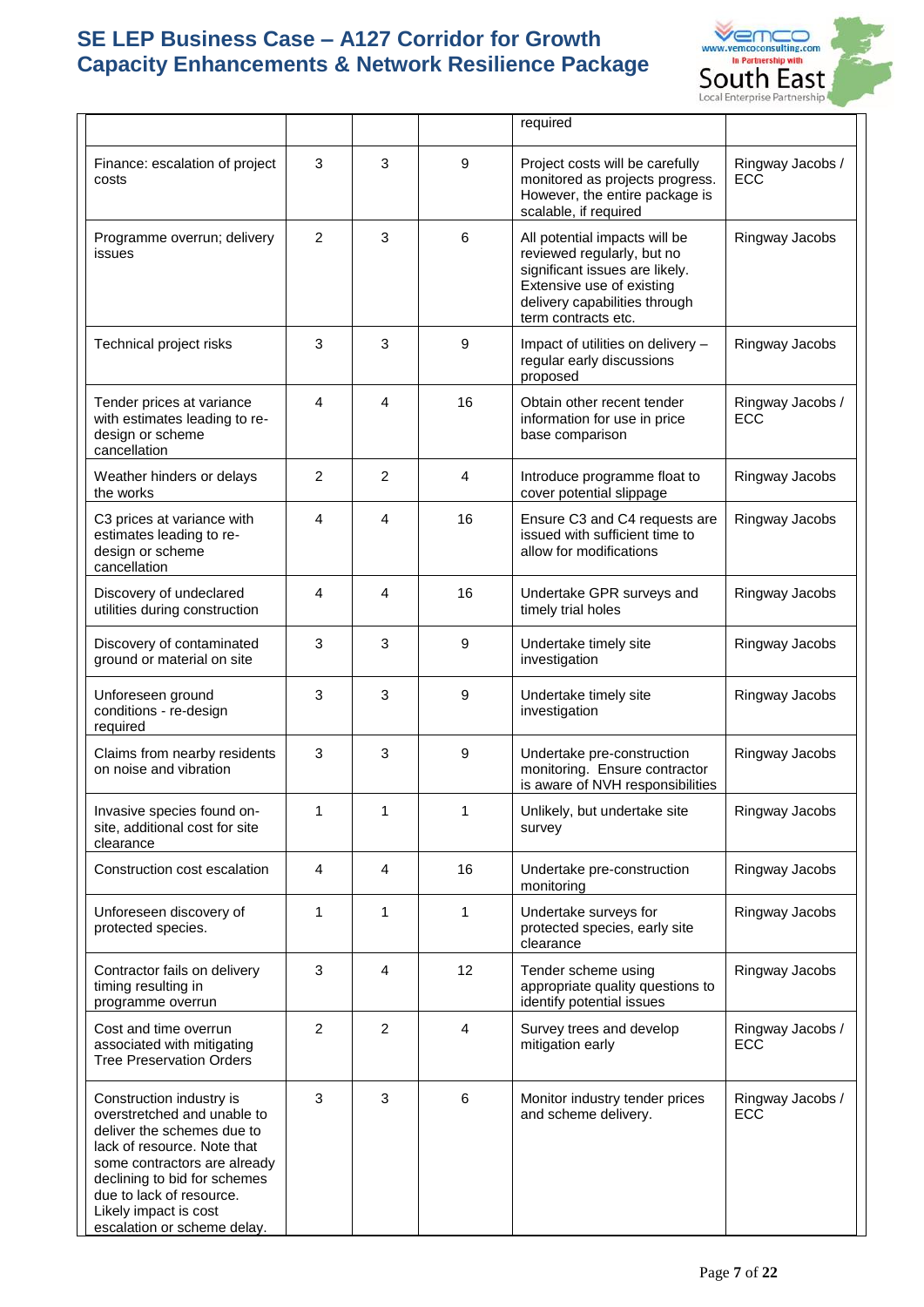

| Reputational Risk - Risk of<br>not being able to deliver all<br>schemes at once                                                                           | $\overline{2}$ | 3                       | 5              | Careful management of<br>aspirations.                                                                                   | Ringway Jacobs /<br><b>ECC</b> |
|-----------------------------------------------------------------------------------------------------------------------------------------------------------|----------------|-------------------------|----------------|-------------------------------------------------------------------------------------------------------------------------|--------------------------------|
| Statutory undertakers lack<br>resource to design, procure<br>and implement diversionary<br>works. Likely impact is<br>scheme delay.                       | 3              | $\overline{\mathbf{A}}$ | 12             | Early consultation with Utility<br>companies and confirmation of<br>programme for diversion work                        | Ringway Jacobs                 |
| Design Change - increased<br>ambition throughout<br>feasibility phase of project -<br>Increased cost and<br>programme delay.                              | 2              | 3                       | 5              | Careful management of<br>aspirations.                                                                                   | Ringway Jacobs /<br><b>ECC</b> |
| Design - Scheme costs do<br>not anticipate the appropriate<br>level of inflation or<br>recognises an overheated<br>market.                                | $\mathbf{1}$   | 4                       | 4              | Appropriate levels of risk to be<br>allocated to ensure inflation is<br>accounted for, and that market<br>is monitored. | Ringway Jacobs                 |
| Stakeholder Engagement -<br>Accommodation works<br>required to satisfy adjacent<br>properties - Additional costs                                          | 3              | 3                       | 9              | Early engagement with<br>stakeholders to establish<br>specific requirements.                                            | <b>ECC</b>                     |
| Utilities - Required Diversion<br>works above the original<br>assumptions made prior to<br>detailed design - Increased<br>cost and delay to<br>programme. | 3              | 4                       | 12             | Early utilities involvement.<br>Timely C3 and C4 estimates.                                                             | Ringway Jacobs                 |
| Environmental - Invasive<br>species found on-site -<br>additional cost for site<br>clearance, delay to<br>programme                                       | 3              | 4                       | 12             | Earlier site investigation to<br>establish local environmental<br>factors.                                              | Ringway Jacobs                 |
| Environmental - Unforeseen<br>discovery of protected<br>species. Increase cost -<br>Delay programme.                                                      | 3              | $\overline{\mathbf{A}}$ | 12             | Earlier site investigation to<br>establish local environmental<br>factors.                                              | Ringway Jacobs                 |
| Procurement - Route to<br>construction is unclear due to<br>insufficient framework<br>options - Programme delays                                          | 1              | $\overline{A}$          | $\overline{4}$ | Establish route to procurement<br>as early as practical to ensure<br>delays are removed.                                | Ringway Jacobs                 |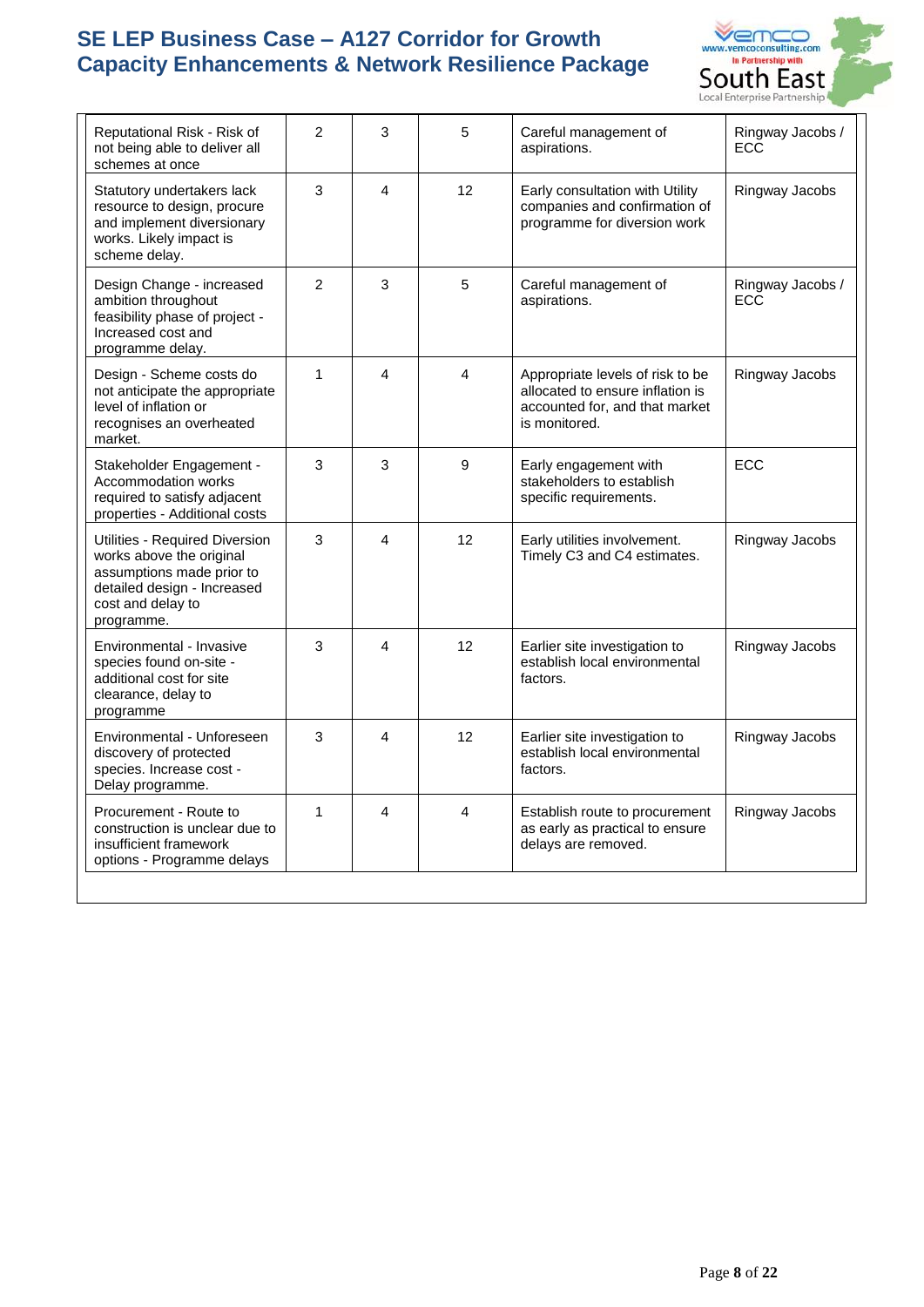

|                        |                                                                                                                                                       | <b>The Economic Case</b>                                                                                                                                                                                                                                                                                                                                                                                                                                                                                                                                                                                                                                                                                                                                                            |                                                               |                                                                                                                                                                                                                                                                                                                                                                                                                                                                                                                                                                                                                                                                               |  |  |  |  |
|------------------------|-------------------------------------------------------------------------------------------------------------------------------------------------------|-------------------------------------------------------------------------------------------------------------------------------------------------------------------------------------------------------------------------------------------------------------------------------------------------------------------------------------------------------------------------------------------------------------------------------------------------------------------------------------------------------------------------------------------------------------------------------------------------------------------------------------------------------------------------------------------------------------------------------------------------------------------------------------|---------------------------------------------------------------|-------------------------------------------------------------------------------------------------------------------------------------------------------------------------------------------------------------------------------------------------------------------------------------------------------------------------------------------------------------------------------------------------------------------------------------------------------------------------------------------------------------------------------------------------------------------------------------------------------------------------------------------------------------------------------|--|--|--|--|
|                        |                                                                                                                                                       | 5. Options                                                                                                                                                                                                                                                                                                                                                                                                                                                                                                                                                                                                                                                                                                                                                                          |                                                               |                                                                                                                                                                                                                                                                                                                                                                                                                                                                                                                                                                                                                                                                               |  |  |  |  |
|                        | Please provide description of the main options for investment, together with their relative advantages<br>5.1.<br>and disadvantages (a SWOT analysis) |                                                                                                                                                                                                                                                                                                                                                                                                                                                                                                                                                                                                                                                                                                                                                                                     |                                                               |                                                                                                                                                                                                                                                                                                                                                                                                                                                                                                                                                                                                                                                                               |  |  |  |  |
|                        |                                                                                                                                                       | <b>Strengths</b>                                                                                                                                                                                                                                                                                                                                                                                                                                                                                                                                                                                                                                                                                                                                                                    |                                                               | <b>Weaknesses</b>                                                                                                                                                                                                                                                                                                                                                                                                                                                                                                                                                                                                                                                             |  |  |  |  |
| $\bullet$<br>$\bullet$ |                                                                                                                                                       | Key strategic route from London to Southend<br>Provides connections to other strategic routes<br>eg M25, A13, Dartford Crossing etc<br>Connects existing development sites<br>Provides major links to ports and airports<br>Links to major international businesses,<br>across a range of sectors<br>Serves 600,000 + population and over 240,000 jobs<br>75% of route is not in close proximity to residential / housing<br>Well known across South Essex<br>Key route for weekend travel and tourism<br>Majority of junctions are grade separated<br>Dual carriageway for the entire length<br>Lit for the entire length<br>Central crash barriers for 95% of the length                                                                                                          | $\bullet$<br>$\bullet$<br>$\bullet$                           | Bad public perception<br>Old road - originally built 90 years ago<br>- not fit for 21st century - design life exceeded<br>Too many junctions / side roads / entrances - safety<br>improvements required<br>70,000 + vehicles a day - over capacity in most places<br>Knock-on effects of incidents to other routes<br>- A13 etc & local roads<br>No hard shoulders / SOS phones<br>Lack of maintenance investment – asset has deteriorated<br>Location of utilities - affects future planning<br>Many short trips taken (on / off)<br>Poor links to public transport<br>Safety concerns - especially lay-bys<br>Lack of business confidence<br>Lack of technology in the past |  |  |  |  |
|                        |                                                                                                                                                       | <b>Opportunities</b>                                                                                                                                                                                                                                                                                                                                                                                                                                                                                                                                                                                                                                                                                                                                                                |                                                               | <b>Threats</b>                                                                                                                                                                                                                                                                                                                                                                                                                                                                                                                                                                                                                                                                |  |  |  |  |
| $\bullet$<br>$\bullet$ |                                                                                                                                                       | Strategically important to growth areas of<br>BEC, London Southend Airport and town centres<br>Links to other major development schemes eg London<br>Gateway<br>Additional housing and employment<br>Provide leverage for business investment / support<br>Improve confidence with businesses, communities and<br>developers to invest<br>Promote corridor at LEP and national level<br>Potential to widen route<br>Provide sustainable transport measures eg P&R for<br>Basildon, Southend etc<br>Provide better incident management<br>Develop a robust asset management plan<br>Use more advanced methods for recording asset information<br>- provide better case for investment<br>Introduce better technology to manage route<br>Improve visual appearance – aesthetic appeal | $\bullet$<br>$\bullet$<br>$\bullet$<br>$\bullet$<br>$\bullet$ | Infeasible / impractical / too expensive<br>to add additional carriageways<br>Lack of investment to date - deterrent to development by<br>new businesses<br>Climate change / weather - increased risk of flooding etc<br>Deterioration of network<br>Impact of incidents<br>Impact of pollution<br>Impact on ecology<br>Visual appearance could be perceived as a deterrent to<br>investment<br>Use of the corridor by utility companies                                                                                                                                                                                                                                      |  |  |  |  |
|                        |                                                                                                                                                       | Do nothing<br>Central Area.                                                                                                                                                                                                                                                                                                                                                                                                                                                                                                                                                                                                                                                                                                                                                         |                                                               | 'Do nothing' is not a viable option. The A127 wider corridor is vitally important for the South Essex area which<br>connects the M25, Basildon and Southend (including London Southend Airport). It also provides access to the<br>wider area such as Basildon, Brentwood, Billericay, Canvey Island, Rochford and Wickford and has strategic<br>links to the A130, A129 and A13. From the Fairglen interchange, it is the primary route to and from Southend                                                                                                                                                                                                                 |  |  |  |  |

# *Do nothing*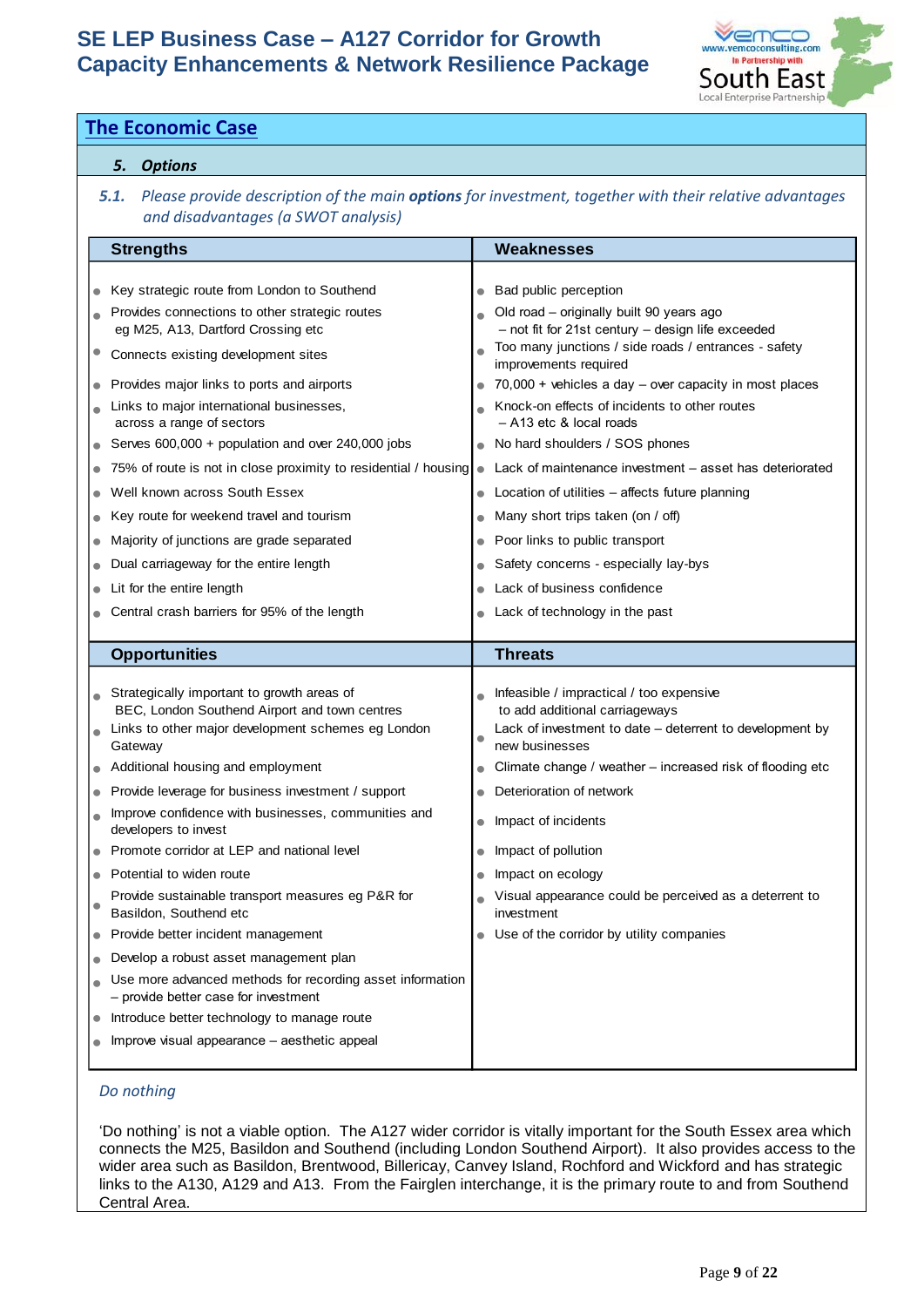

If the improvements, as outlined above, are not provided, then South Essex, and specifically Basildon and Southend will not see the appropriate or required levels of investment and growth and the lack of action will be to the detriment of existing businesses, road users and residents.

The Council will incur a reputational risk in not taking this opportunity to provide improvements and, in addition, the capacity problems associated with this wider corridor will not be overcome and will continue to affect the adjoining A130, A129 and A13 networks.

#### *Do minimum*

Any 'Do minimum' alternative would reduce the range of options within the package of schemes and will proportionately deliver less benefit. Do Minimum cost included maintenance where applicable

*Do something (best and final option; least net present cost option; highest risk adjusted NPV option; etc)*

This is part of a scalable package of asset and capacity improvements along the A127 Corridor, containing the following projects, as detailed in the appendix, and, as such, should be introduced together:

- A127 / A132 Nevendon interchange capacity improvements to grade separated junction *Appendix 1a*
- A127 / A129 Rayleigh Weir interchange signals upgrade *Appendix 1b*
- A127 / B186 Warley interchange installation of signals on slip roads *Appendix 1c*
- A127 signing improvements *Appendix 1d*

#### **5.2. Recommended Option**: What is the preferred option – and why?

The preferred option is the *'Do something'*. This is the first phase of a scalable package of measures that could be delivered on an individual basis, dependent on available budget, and could be prioritised in order of greatest benefit, but, nonetheless, should ultimately all be delivered to maximize the benefits. This will ensure improvements are made to the key locations along the corridor that will improve journey time reliability and improve the resilience of the highway network in the South Essex area.

*5.3. Provide key information on transport performance indicators, where applicable\**

*\*The scheme promoters are encouraged to use the existing datasets and model outputs to provide this information. The preference would be to use a spreadsheet type of analysis to provide information in the above table.* 

## **5.4 Transport scheme assessment approach**

*5.4.1 Provide a brief description of a (spreadsheet-based) modelling and appraisal methodology as well as detail of data source used*

*5.4.2 List all assumptions made for transport modelling and appraisal*

*5.4.3 Provide key positive and negative impacts of the schemes in the table below as described in the Appraisal Summary Table and Social Distribution Impact analysis, where it is appropriate, supported by evidence.* 

**Please see attached Note on Economic Assessment and Appendices Series A, B and C**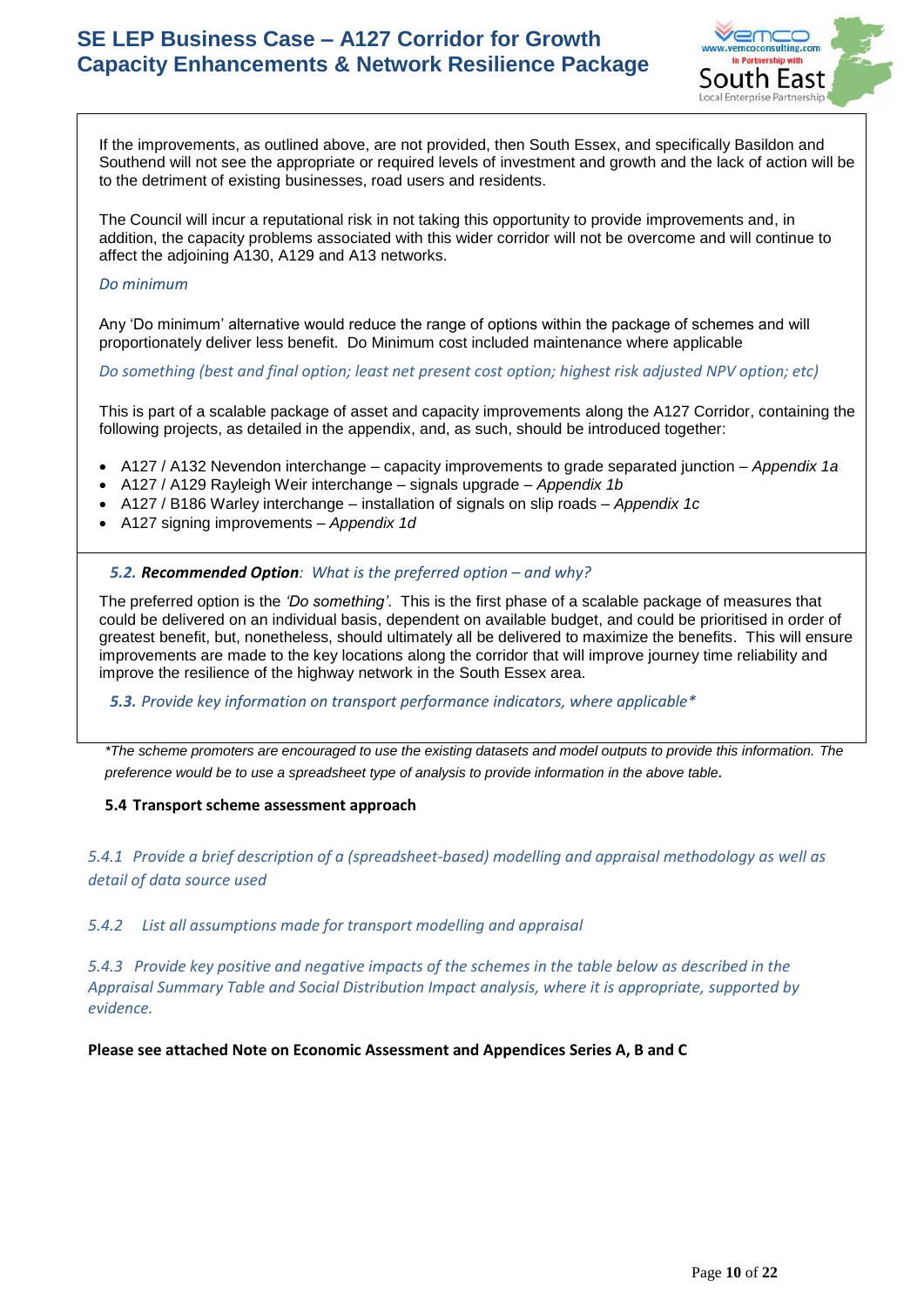

| <b>Category of impacts</b> | <b>Quantified/Qualitative impact</b>                                                                                                                                                         | <b>Large Beneficial to Large Adverse</b>                                                                                                                                                            |
|----------------------------|----------------------------------------------------------------------------------------------------------------------------------------------------------------------------------------------|-----------------------------------------------------------------------------------------------------------------------------------------------------------------------------------------------------|
| <b>Economy</b>             | Business users and providers<br>Reliability<br>Regeneration<br>Wider Impacts                                                                                                                 | <b>Medium Beneficial</b><br><b>Medium Beneficial</b><br><b>Medium Beneficial</b><br><b>Medium Beneficial</b>                                                                                        |
| <b>Environment</b>         | <b>Noise</b><br><b>Air Quality</b><br>Greenhouse gas<br>Landscape<br>Townscape<br>Heritage<br><b>Biodiversity</b><br><b>Water Environment</b>                                                | <b>Neutral</b><br><b>Neutral</b><br><b>Neutral</b><br><b>Neutral</b><br><b>Neutral</b><br><b>Neutral</b><br><b>Neutral</b><br><b>Neutral</b>                                                        |
| <b>Social</b>              | Commuting & Other users<br>Accidents<br><b>Physical Activity</b><br>Journey Quality<br>Reliability Option and non-use values<br>Security<br>Access to Services<br>Affordability<br>Severance | <b>Medium Beneficial</b><br><b>Small Beneficial</b><br><b>Neutral</b><br><b>Small Beneficial</b><br><b>Small Beneficial</b><br><b>Neutral</b><br><b>Neutral</b><br><b>Neutral</b><br><b>Neutral</b> |
| <b>Public Accounts</b>     | Cost to broad transport budget Indirect<br>tax                                                                                                                                               | <b>Neutral</b>                                                                                                                                                                                      |

*The scheme promoters are NOT required to use Tuba type appraisal analysis. If any scheme promoter is interested in estimating value for money then a spreadsheet based analysis should be undertaken.*

## *Value for Money Statement*

|                               | Present Values in 2010 prices and values |
|-------------------------------|------------------------------------------|
| <b>PVB</b>                    | £36.365,724                              |
| <b>PVC</b>                    | £9,924,494                               |
| $NPV = PVB - PVC$             | £ 26,441,230                             |
| <b>Initial BCR = PVB/PVC</b>  | 3.66                                     |
| <b>Adjusted BCR</b>           | See attached notes - not adjusted        |
| <b>Qualitative Assessment</b> | See attached notes                       |
| Key Risks, Sensitivities      | Assumptions made, low growth             |
| <b>VfM Category</b>           | High                                     |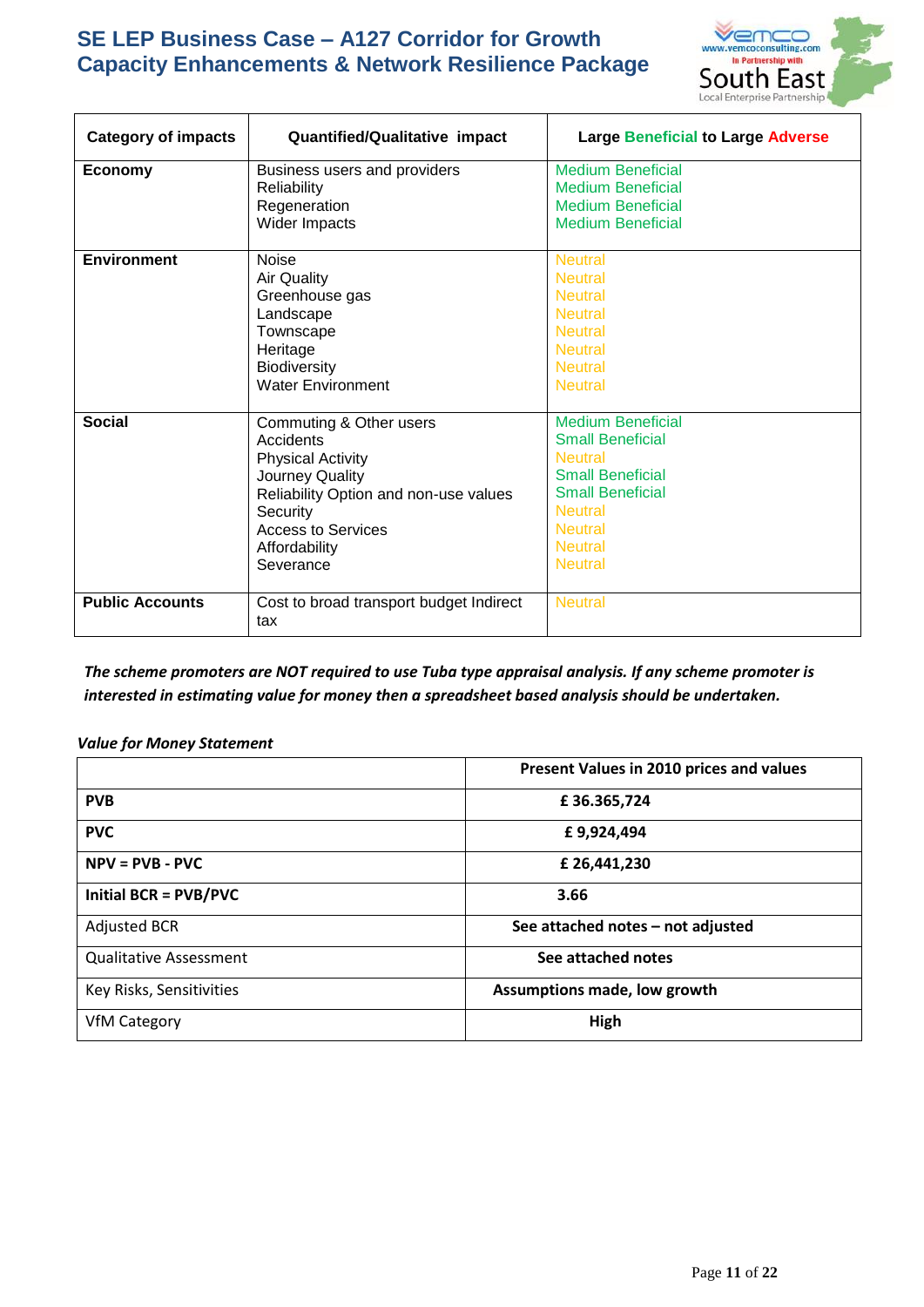

# **Commercial Case**

# *6. Procurement Route*

#### *Define the approach taken to asses commercial viability*

The scheme cost estimates below have been derived using the Ringway Jacobs Cost Estimating Tool which is based upon commercially benchmarked data. The rates used, reflect construction projects of a similar size and nature, and are at current day prices (3rd Quarter 2014).

Essex County Council have undertaken numerous procurement processes for major schemes. Recent major schemes have included Second Avenue / A414 improvement in Harlow, Nether Mayne widening in Basildon, and the Army & Navy roundabout improvements, all as part of successful DfT Pinchpoint funding bids.

*Briefly describe the procurement strategy. Set out timescale involved in the procurement process to show that delivery can proceed quickly.*

#### Procurement Strategy

The Eastern Highways Alliance and SMARTe and the Highways Agency Framework have all been used extensively in prior major projects eg Army and Navy Improvements.

Construction of the schemes will be delivered through the Essex Highways Service Direct Delivery Framework using supply chain partners.

The benefits via this route are:-

- Early involvement with the contractor.
- Use of Supply Chain partners who are familiar with the delivery of smaller complex projects under tight deadlines.
- Flexibility and opportunity to accelerate the delivery of smaller elements through the 'Walk, Talk and Build' process, thus increasing confidence in project delivery timeframe.
- The utilisation of the Framework is endorsed by the ECC procurement team.

#### Risk Allocation

ECC will bear all risk for the project as part of its role as Highways Authority.

#### Maintenance

All highway improvement works implemented will be inspected annually and maintained by the Highway Authority.

#### **Resources**

Resources to support this project will be prioritized to ensure efficient delivery at the earliest opportunity.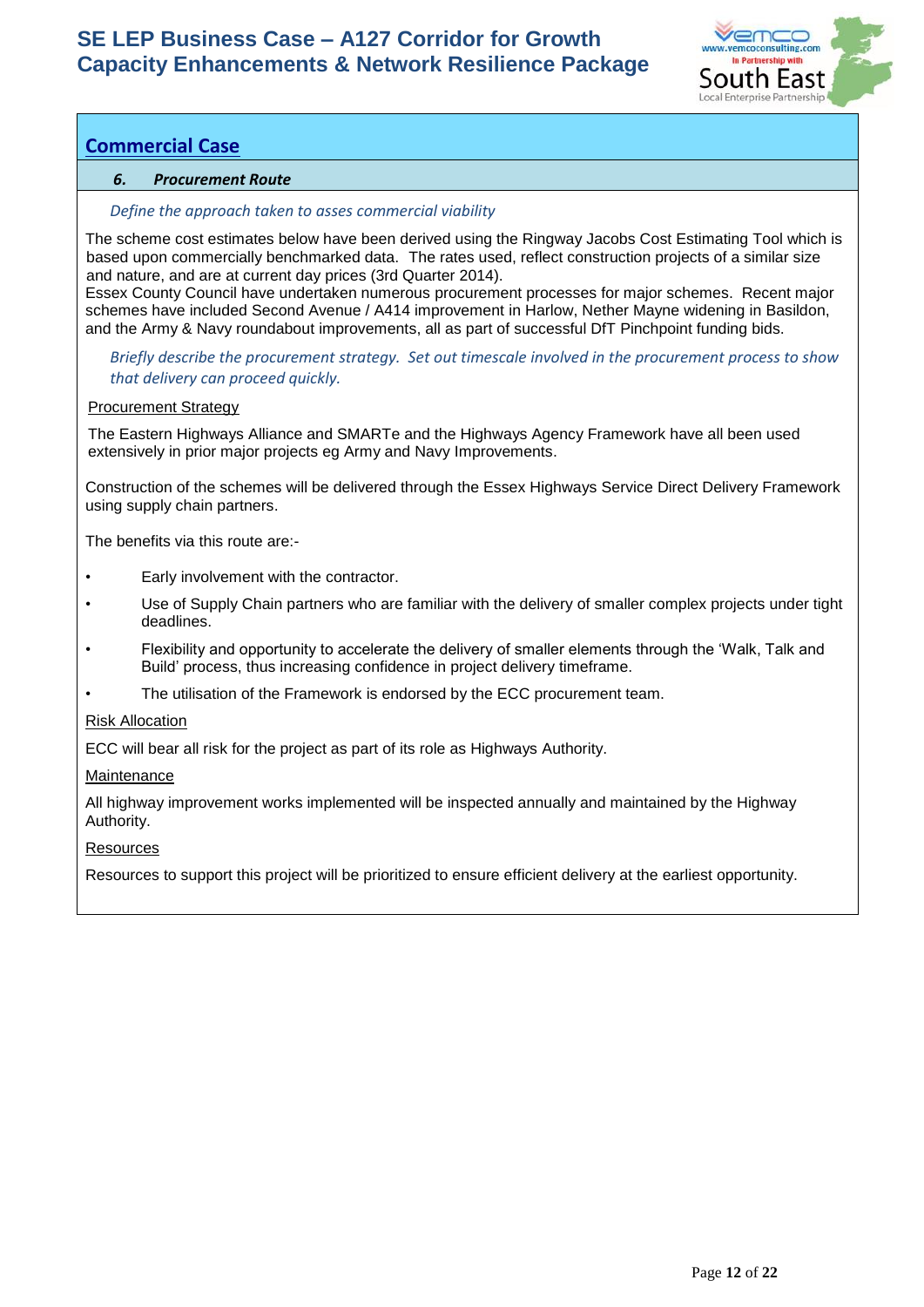

# **Financial Case**

# • *Total cost of the project*

*List here the elements of gross costs, excluding optimisation bias.*

*Please provide the date the prices for the cost estimate is based on (e.g. Q1 2014)*

|                                                                             | * Cost<br><b>Estimate</b><br>status<br>(E; F; D; | 2014/15<br>£000 | 2015/16<br>£000 | 2016/17<br>£000 | 2017/18<br>£000 | 2018/19<br>£000 | 2019/20<br>£000 | Total<br>£000 |
|-----------------------------------------------------------------------------|--------------------------------------------------|-----------------|-----------------|-----------------|-----------------|-----------------|-----------------|---------------|
| Feasibility &<br><b>Procurement Cost</b>                                    | D                                                |                 |                 | 1.36            |                 |                 |                 | 1.36          |
| Detail Design Cost                                                          | D                                                | 0.20            | 0.49            | 0.65            |                 |                 |                 | 1.34          |
| Management Cost                                                             | D                                                |                 | 0.20            | 0.20            | 0.05            |                 |                 | 0.45          |
| <b>Construction Cost</b>                                                    | D                                                |                 |                 | 0.42            | 1.00            | 0.40            | 1.20            | 3.02          |
| Contingency                                                                 | D                                                |                 |                 | 0.82            | 0.60            |                 | 0.10            | 1.52          |
| Other - Stats                                                               | D                                                |                 | 0.33            | 0.50            | 0.25            |                 |                 | 1.08          |
| Other - Inflation                                                           | D                                                |                 | 0.08            | 0.10            | 0.10            |                 | 0.10            | 0.38          |
| <b>Sub-total Non-Works</b>                                                  |                                                  | 0.20            | 0.77            | 3.13            | 0.75            | 0.00            | 0.20            | 5.05          |
| <b>Sub-total Works</b>                                                      |                                                  | 0.00            | 0.33            | 0.92            | 1.25            | 0.40            | 1.20            | 4.10          |
| <b>TOTAL COST</b><br>$ -$<br>$\mathbf{r}$ and $\mathbf{r}$ and $\mathbf{r}$ | .                                                | 0.20            | 1.10            | 4.05<br>.       | 2.00            | 0.40            | 1.40            | 9.15          |

 $E =$  Broad estimate, D = Detailed estimate, T = Tender price, F = Feasibility estimate

# o *Source of funding*

*List here the amount of funding sought:*

| <b>Funding Source</b>                         | 2014/15<br>£000 | 2015/16<br>£000 | 2016/17<br>£000 | 2017/18<br>£000 | 2018/19<br>£000 | 2019/20<br>£000 | <b>Total</b><br>£000 |
|-----------------------------------------------|-----------------|-----------------|-----------------|-----------------|-----------------|-----------------|----------------------|
| <b>LGF</b>                                    |                 | 0.60            | 1.10            | 0.50            | 0.40            | 1.40            | 4.00                 |
| <b>Private Developers</b>                     |                 |                 | 0.80            |                 |                 |                 | 0.80                 |
| Borrowing                                     |                 |                 |                 |                 |                 |                 |                      |
| Income                                        |                 |                 |                 |                 |                 |                 |                      |
| Other                                         |                 |                 |                 |                 |                 |                 |                      |
| <b>Local Contribution Total</b><br>(leverage) | 0.20            | 0.50            | 2.15            | 1.50            |                 |                 | 4.35                 |
| Other Funding)                                |                 |                 |                 |                 |                 |                 |                      |
| <b>TOTAL FUNDING</b>                          | 0.20            | 1.10            | 4.05            | 2.00            | 0.40            | 1.40            | 9.15                 |

# *Please note that the totals for funding should match with the total for project cost.*

| Type of<br><b>Funding</b> | <b>Funding Source</b>               | Please identify how secure<br>the funds are                                    | When will the money be<br>available |
|---------------------------|-------------------------------------|--------------------------------------------------------------------------------|-------------------------------------|
|                           | <b>LGF</b>                          | Allocated in Growth Deal<br>subject to this business case                      | 2015/20                             |
|                           | Borrowing                           |                                                                                |                                     |
| <b>Public</b>             | Income                              |                                                                                |                                     |
|                           | Other                               |                                                                                |                                     |
|                           | Local Contribution Total (leverage) |                                                                                |                                     |
| Private                   | Caultauld Road Waste Site           | Funds paid by developer and<br>held by ECC                                     | 2016/17                             |
|                           | Private Developers Total            |                                                                                |                                     |
|                           | Local Contribution - FCC            | Secure - Allocated in ECC<br>Capital Programme 2015/16,<br>2016/17 and 2017/18 | 2015/16, 2016/17<br>and 2017/18     |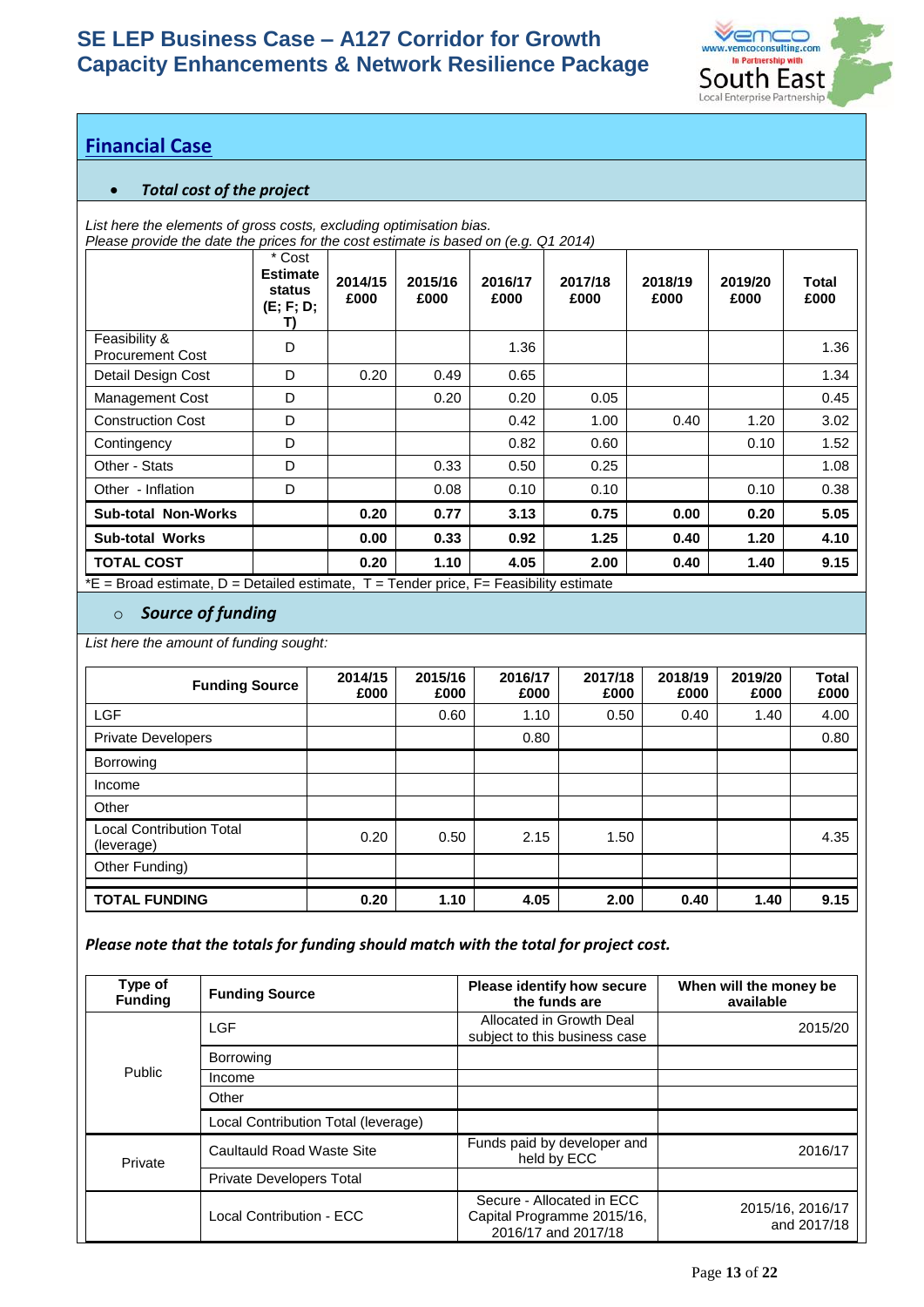

# *6.1. Affordability gap*

• *Is there an affordability gap?* No, with LGF funding.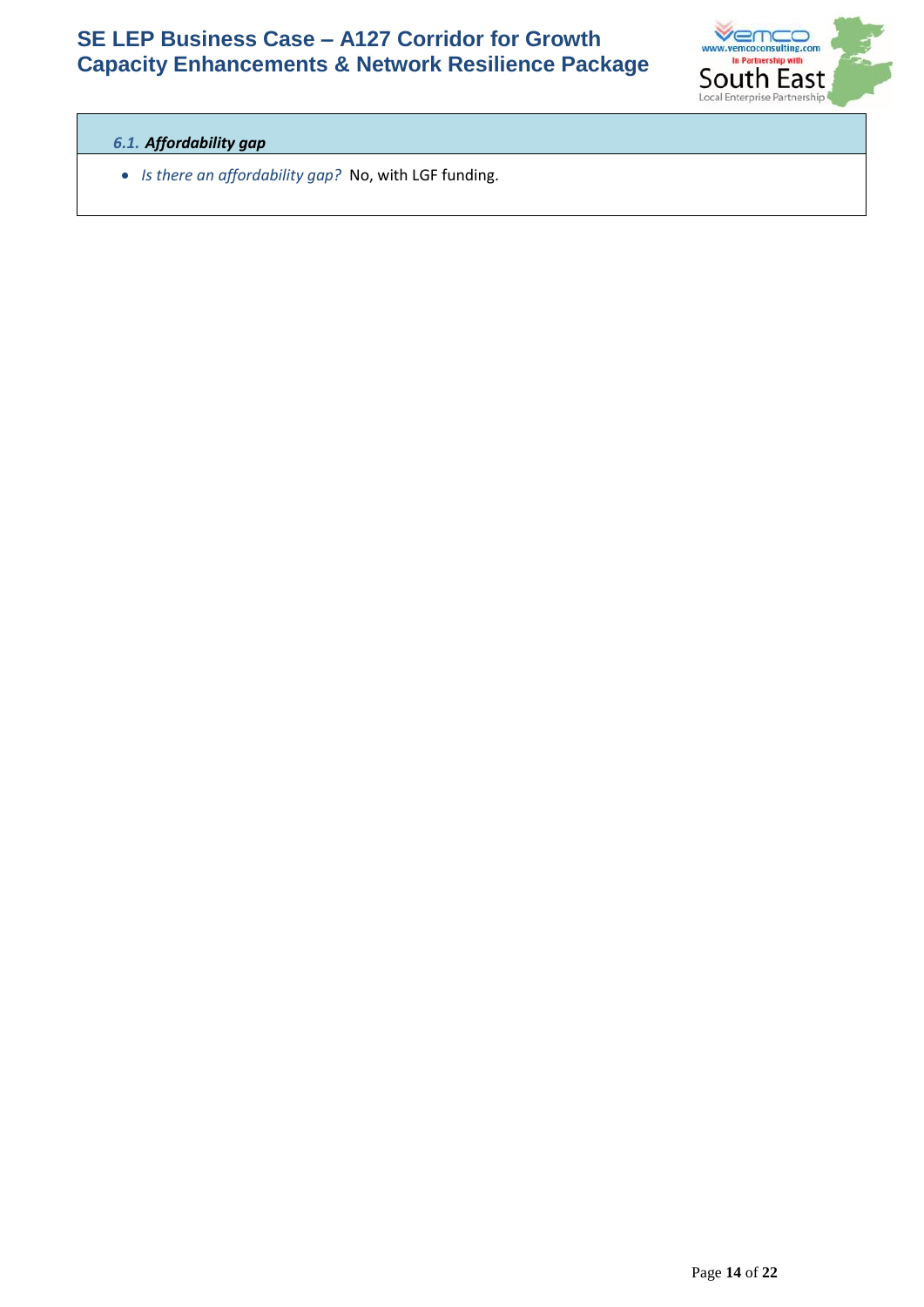

# **Management Case - Delivery**

## *7. Delivery*

*7.1. Provide high level information about arrangements that will ensure delivery of this project*

## • Project plan

|                       | Feasibility work | Detailed design | Procurement    | Start of<br>construction | Completion of<br>construction |
|-----------------------|------------------|-----------------|----------------|--------------------------|-------------------------------|
| Nevendon Junction     | $Q4 - 2014/15$   | $Q2 - 2015/16$  | $Q3 - 2015/16$ | $Q4 - 2015/16$           | Q3 - 2016/17                  |
| Strategic Signage     | $Q4 - 2014/15$   | $Q3 - 2015/16$  | Q4 - 2015/16   | $Q1 - 2016/17$           | Q3 - 2016/17                  |
| Rayleigh Weir Signals | $Q3 - 2014/15$   | $Q4 - 2015/16$  | $Q1 - 2017/18$ | $Q2 - 2017/18$           | $Q4 - 2017/18$                |
| Warley Junction       | $Q4 - 2016/17$   | $Q4 - 2017/18$  | $Q2 - 2018/19$ | $Q3 - 2018/19$           | $Q2 - 2019/20$                |

• Project management arrangement

# **Background**

This plan outlines the project structures and processes that will be used to govern activities.

## **Project Organisation**

The organisation to deliver the scheme is indicated in Figure 1 below. The roles and responsibilities of the parties indicated in the figure are described in the following paragraphs.

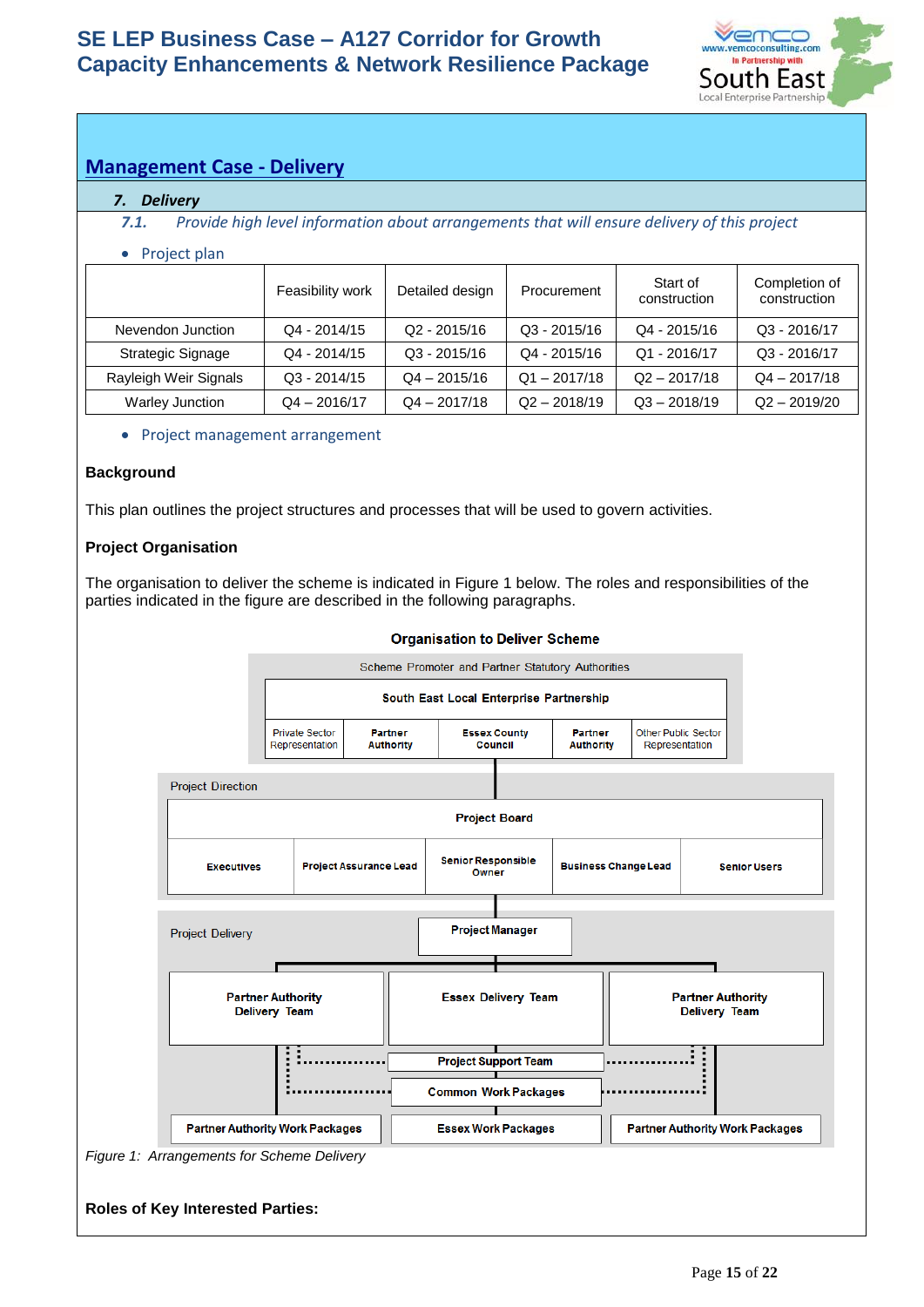

**South East Local Enterprise Partnership Board (SE LEP)** – brings together senior officers and transport portfolio holders of the partner statutory authorities promoting the scheme. Essex County Council acts as the lead authority for the scheme and provides the project's Senior Responsible Owner.

The arrangements between the statutory authorities promoting the scheme are in the process of being formalised through a joint working partnership agreement. This sets out the basis for governance of the project and for the financial contributions to be made by each party.

**Project Board** – is responsible for the direction and overall management of the scheme. The Project Board is chaired by the Senior Responsible Owner and made up of the Executive and Senior User for each of the partner statutory authorities, the Project Assurance Lead and the Business Change Lead. These roles are defined below. Project Board meetings are normally held every six weeks. The Project Manager reports regularly to the Project Board, keeping members informed of progress and highlighting any issues or concerns.

- The responsibilities of the Project Board include:
- Setting the strategic direction of the project, in the context of local policies and the work of the SE LEP
- Defining the scope and setting the timescales for major project milestones
- Approving the appointment of the Project Manager
- Providing the Project Manager with the strategy and decisions required to enable the scheme to proceed to programme and resolve any challenges
- Securing necessary approvals through the partner statutory authorities
- Approving the project scope of work, programme and budgets, as well as any subsequent changes
- Signing off completion of each stage of the project and authorising the start of the next stage
- Monitoring project risks and taking any appropriate action to mitigate risks.

**Delivery Teams** – reporting to the Project Manager, the Delivery Teams (one for each partner statutory authority) are responsible for organising and delivering work packages on the highways under the authority's jurisdiction. The Essex Delivery Team has the additional responsibility for common work packages.

**Project Support** – this team is responsible for project administration, including document control, project team communications, arranging meetings, updating plans, and chasing up the completion of actions.

## **Individual Roles:**

**Senior Responsible Owner** – has ultimate responsibility and delegated authority for ensuring effective delivery of the scheme on time and on budget.

**Project Manager / Project Sponsor -** are the individuals responsible for organising, controlling and delivering the scheme. The Project Manager and Project Sponsor work in partnership to lead and manage the project team, with the authority and responsibility to run the project on a day-today basis.

**Executives** – represent the group in each partner statutory authority with responsibility for obtaining funding for the scheme and securing resources to deliver it. In Essex County Council, this is the Transport Strategy and Engagement Group.

**Senior Users** – represent the group in each partner statutory authority who will oversee the future day-to-day operation of the scheme.

**Project Assurance Lead** – provides an independent view of how the scheme is progressing. Tasks include checking that the project remains viable in terms of costs and benefits (business assurance), the users' requirements are being met (user assurance), and that the project is delivering a suitable solution (technical assurance).

## **Stakeholders**

- Public consultation to secure public engagement and buy in will also be required and any outcomes of this consultation will need to be taken into account in the design and construction process.
- Liaison with key stakeholders (such as bus operators, nearby schools, developers, land owners, Chelmsford City Council, and Maldon District Council) will be essential to ensure engagement and buy in and also to ensure our work programmes are suitably aligned.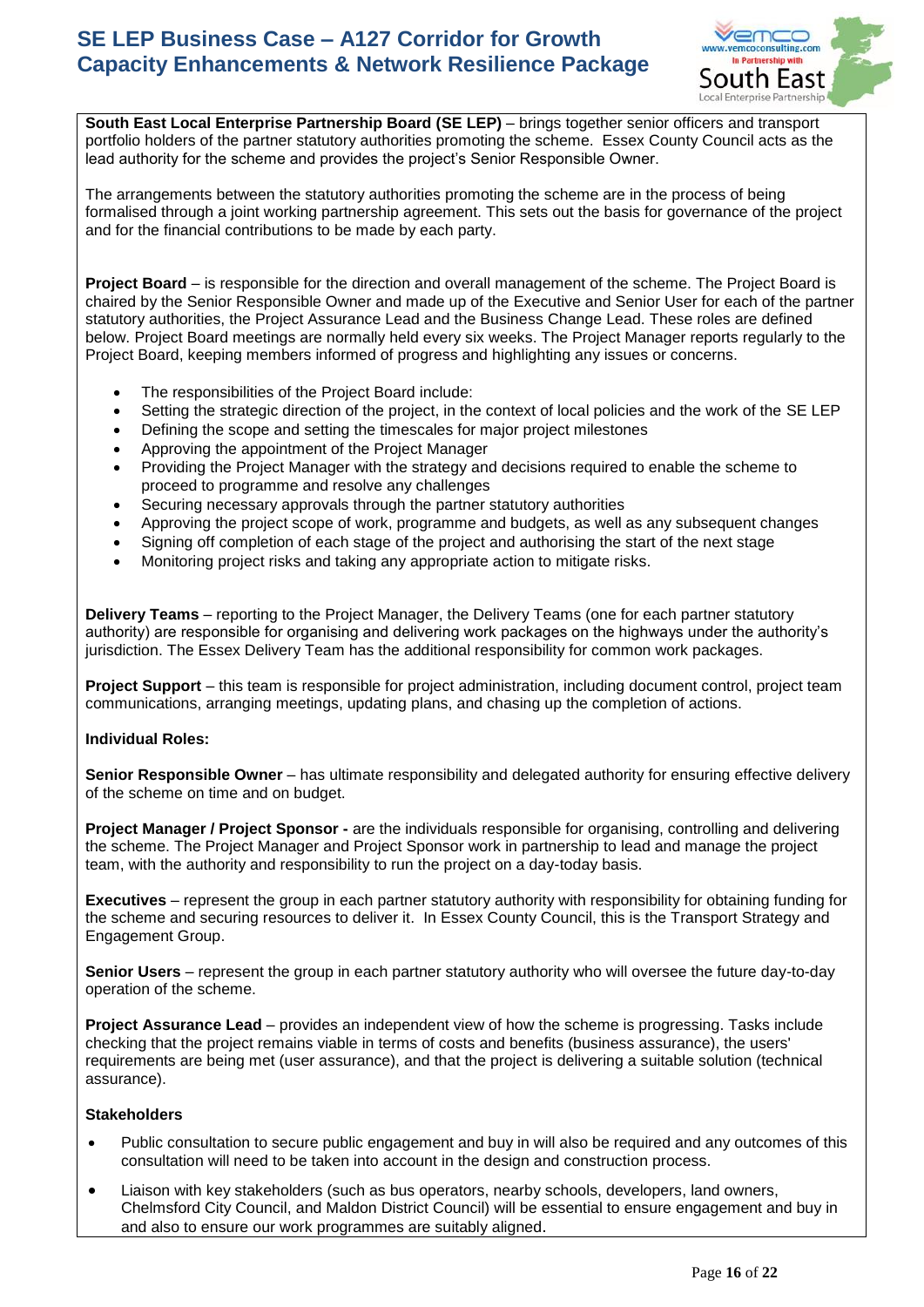

## **Risk Management**

A proactive risk management procedure is in operation, including a quantified risk assessment approach, which ensures that risks are continuously identified, owners assigned and mitigation measures put in place. Regular reviews check the status of each risk and regulate their control and mitigation. Project procedures also require that should the likelihood or severity of risks be identified as increasing by this process, responsibility for its mitigation is escalated upwards through the project management chain to ensure that this is achieved.

All risks are currently owned by the partner authorities. As the project develops it is expected that some of these risks will be transferred to contractors constructing the infrastructure. In addition, Essex County Council uses a proprietary online Risk Register to assess levels of risk and to track the progress of the risk management strategy for the scheme. The §151 Officer also has access to this system. Risks are categorised into five main areas, i.e.:

- Project and programme risks related to delivery;
- Consultation and stakeholder acceptance;
- Reputational risks to the project partner authorities (and ultimately the contractors and service providers);
- Statutory Processes; and
- Financial and funding risks.

# **Benefits Realisation Plan Summary**

|    | <b>Benefits</b>                                                                                                                                      | Performance<br><b>Indicator</b> | Type*       | When<br><b>Delivered</b>     | Responsibility<br>for Delivery             | <b>How Measured</b>                                                                                                                                                                                                                    | <b>Success Management</b>                                                                                                               |
|----|------------------------------------------------------------------------------------------------------------------------------------------------------|---------------------------------|-------------|------------------------------|--------------------------------------------|----------------------------------------------------------------------------------------------------------------------------------------------------------------------------------------------------------------------------------------|-----------------------------------------------------------------------------------------------------------------------------------------|
| 1. | Economy: Improve the<br>economic efficiency and<br>reliability of the local road<br>network by reducing<br>congestion on the main<br>arterial roads. | <b>SEP</b>                      | DFB         | Completion of<br>full scheme | ECC / BDC<br>Scheme<br>Project<br>Managers | Measure pre-scheme peak<br>period traffic flows, journey<br>times baseline figures compared<br>to post-opening.<br>After surveys within 3 months<br>and then 1 year after scheme<br>opening.<br>Surveys on existing & new<br>network.  | Based on PRINCE II Project<br>Management principles. Project<br>team will use established best<br>practices for this type of<br>scheme. |
| 2. | Economy: Encourage more<br>people to use sustainable<br>travel with improved<br>pedestrian access and<br>upgraded cycleway<br>connections.           | <b>SEP</b>                      | <b>DFB</b>  | Completion of<br>full scheme | ECC / BDC<br>Scheme<br>Proiect<br>Managers | Measure pre-scheme peak<br>period traffic flows, journey time<br>baseline figures compared to<br>post-opening - 3 months and 1<br>vear after.                                                                                          | Based on PRINCE II Project<br>Management principles. Project<br>team will use established best<br>practices for this type of<br>scheme. |
| 3. | Sustainability: Improve<br>sustainability by providing<br>improved cycleway and<br>pedestrian connections.                                           | <b>SEP</b>                      | <b>DFB</b>  | Completion of<br>full scheme | ECC / BDC<br>Scheme<br>Project<br>Managers | Measure cycleway usage pre-<br>and post-scheme $-3$ months<br>and 1 year after. Conduct cycle<br>surveys to measure levels of<br>satisfaction - 3 months after.<br>Similarly, conduct pedestrian<br>surveys - 3 months after.          | Based on PRINCE II Project<br>Management principles. Project<br>team will use established best<br>practices for this type of<br>scheme. |
| 4. | Economy: Provide improved<br>and cost effective access to<br>town centre.                                                                            | <b>SEP</b>                      | <b>DFB</b>  | Completion of<br>full scheme | ECC / BDC<br>Scheme<br>Project<br>Managers | Measure car peak period traffic<br>flows, journey time baseline<br>figures.<br>Surveys within 3 months and<br>then 1 year after scheme<br>opening.                                                                                     | Based on PRINCE II Project<br>Management principles. Project<br>team will use established best<br>practices for this type of<br>scheme. |
| 5. | <b>Accessibility: Facilitates</b><br>access to town centre.                                                                                          | <b>SEP</b>                      | <b>DFB</b>  | Completion of<br>full scheme | ECC / BDC<br>Scheme<br>Project<br>Managers | Conduct specific journey time<br>surveys once scheme is<br>complete $-3$ months after.                                                                                                                                                 | Based on PRINCE II Project<br>Management principles. Project<br>team will use established best<br>practices for this type of<br>scheme. |
| 6. | Safety: Address congestion<br>and capacity issues to the<br>town centre for residential,<br>commuter and commercial<br>traffic.                      | <b>SEP</b>                      | <b>DNFB</b> | Completion of<br>scheme      | ECC / BDC<br>Scheme<br>Project<br>Managers | Pre-scheme accident baseline<br>figures compared to post<br>opening.<br>After data collection within 1<br>year after scheme opening.<br>Figures from ECC accident data<br>base to be supplied by Essex<br>Police.                      | Based on PRINCE II Project<br>Management principles. Project<br>team will use established best<br>practices for this type of<br>scheme. |
| 7. | Safety: Flows will be<br>improved as traffic is taken<br>out of the network.                                                                         | <b>SEP</b>                      | <b>DNFB</b> | Completion of<br>scheme      | ECC / BDC<br>Scheme<br>Project<br>Managers | Pre-scheme accident baseline<br>figures compared to post<br>opening.<br>After data collection within 3<br>months and then 1 year after<br>scheme opening.<br>Figures from ECC accident data<br>base to be supplied by Essex<br>Police. | Based on PRINCE II Project<br>Management principles. Project<br>team will use established best<br>practices for this type of<br>scheme. |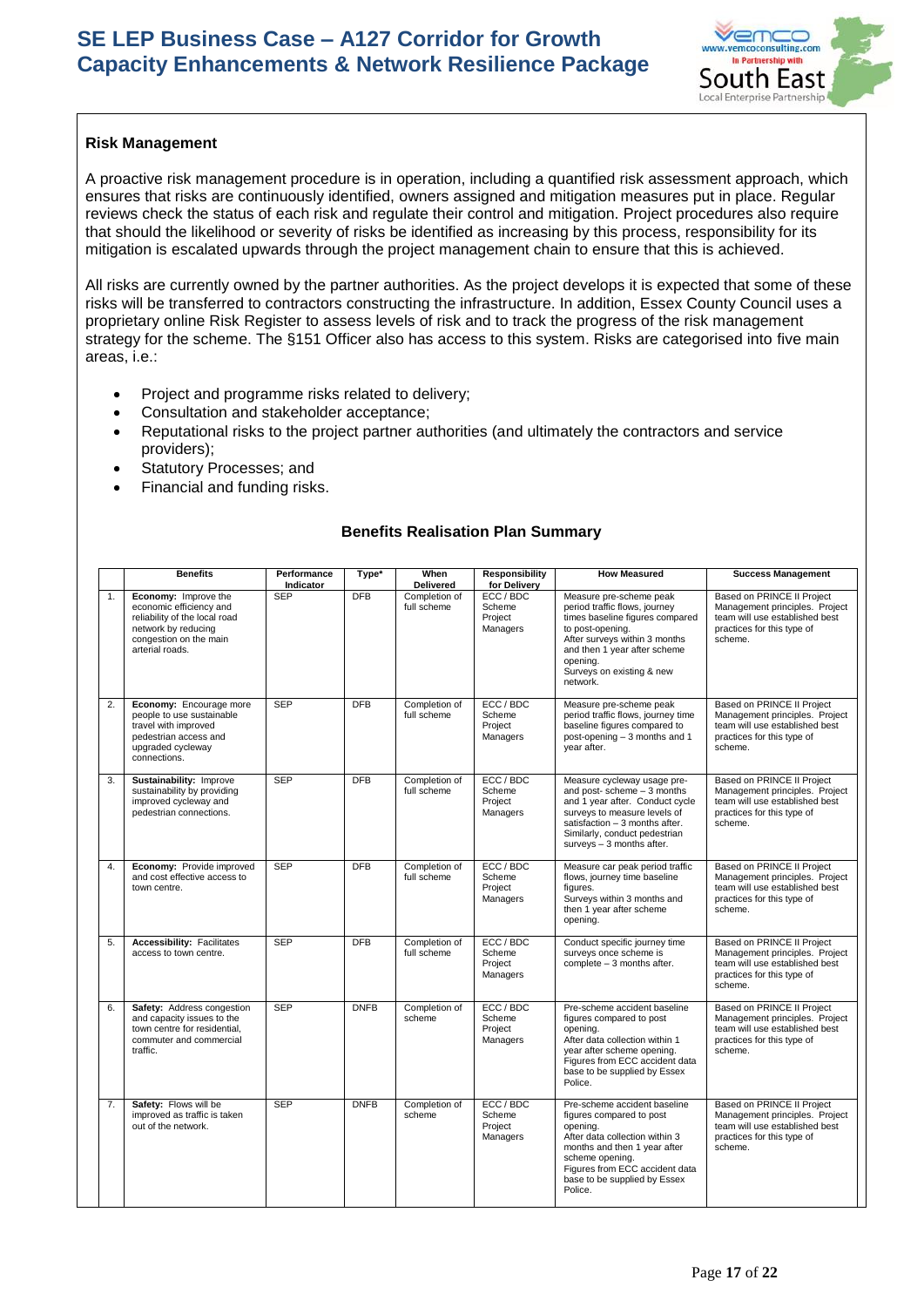

| 8. | <b>Environment: Ensure</b><br>compliance with international,<br>national, regional and local<br>plans, policy and legislation.                          | ECC / CCC<br>Locally<br>Defined | <b>IB</b>  | During design<br>and on<br>completion of<br>full scheme | ECC / BDC<br>Scheme<br>Project<br>Managers | All current and proposed<br>legislation & policies will be<br>adhered to.<br>Full consultation with all key<br>local stakeholders during<br>process. | Project team will use<br>established best practices for<br>this type of scheme.                                                                                        |
|----|---------------------------------------------------------------------------------------------------------------------------------------------------------|---------------------------------|------------|---------------------------------------------------------|--------------------------------------------|------------------------------------------------------------------------------------------------------------------------------------------------------|------------------------------------------------------------------------------------------------------------------------------------------------------------------------|
| 9. | <b>Environment: Minimise</b><br>project programme slippages<br>and delays through the early<br>identification of environmental<br>topographical issues. | ECC / CCC<br>Locally<br>Defined | <b>DFB</b> | During design<br>and on<br>completion of<br>full scheme | ECC / BDC<br>Scheme<br>Project<br>Managers | Monitor progress regularly<br>(weekly) against programme<br>until completion of scheme.                                                              | Undertake early Environmental<br>and Topographical checks to<br>avoid later issues. Project team<br>will use established best<br>practices for this type of<br>scheme. |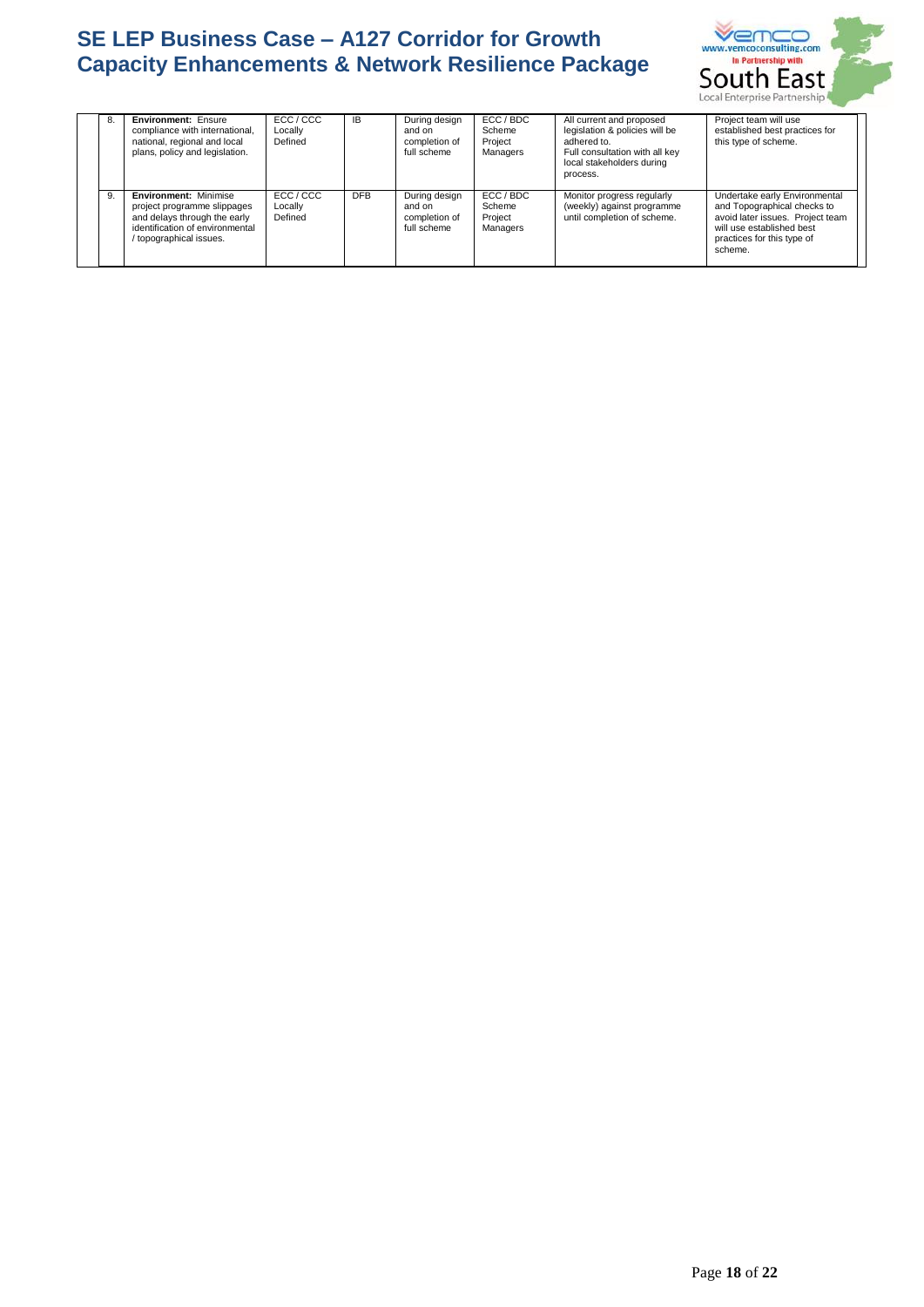

**Appendix 1a**

## **A127 / A132 Nevendon Interchange Capacity Enhancements**

The A127 / A132 Nevendon Interchange is located to the north of Basildon and forms part of a key link to Wickford. The interchange suffers from significant congestion in both am and pm peaks, resulting in queues along the slip roads and on to the main A127 carriageway.

The scheme includes:

- widening the circulatory carriageway to three lanes on the roundabout under A127
- lengthening the north bound merging lanes towards Wickford
- closing the access on to the A132 north bound from Christopher Martin Road to remove traffic that currently blocks the north bound flow.
- upgrading of the signals on the roundabout to provide optimised capacity during peak periods.

The existing A127 underbridges are wide enough to accommodate carriageway widening to three lanes in each direction, between the parapets, subject to final structural approval.

The current estimate for this scheme is £2.4m. Section 106 funding of approximately £1.25m is available as match funding for the improvements.

Land is required for the widening of the north-bound carriageway. The legal process for this acquisition is programmed to start April / May 2015. It is not envisaged that there will be a requirement for any CPOs.

A communications plan is being developed. Early discussions have been held with Basildon Borough Council for support, and outline information has been provided to the Basildon Business Group. It is intended to engage in more detail with these key stakeholders once the initial design has been finalised.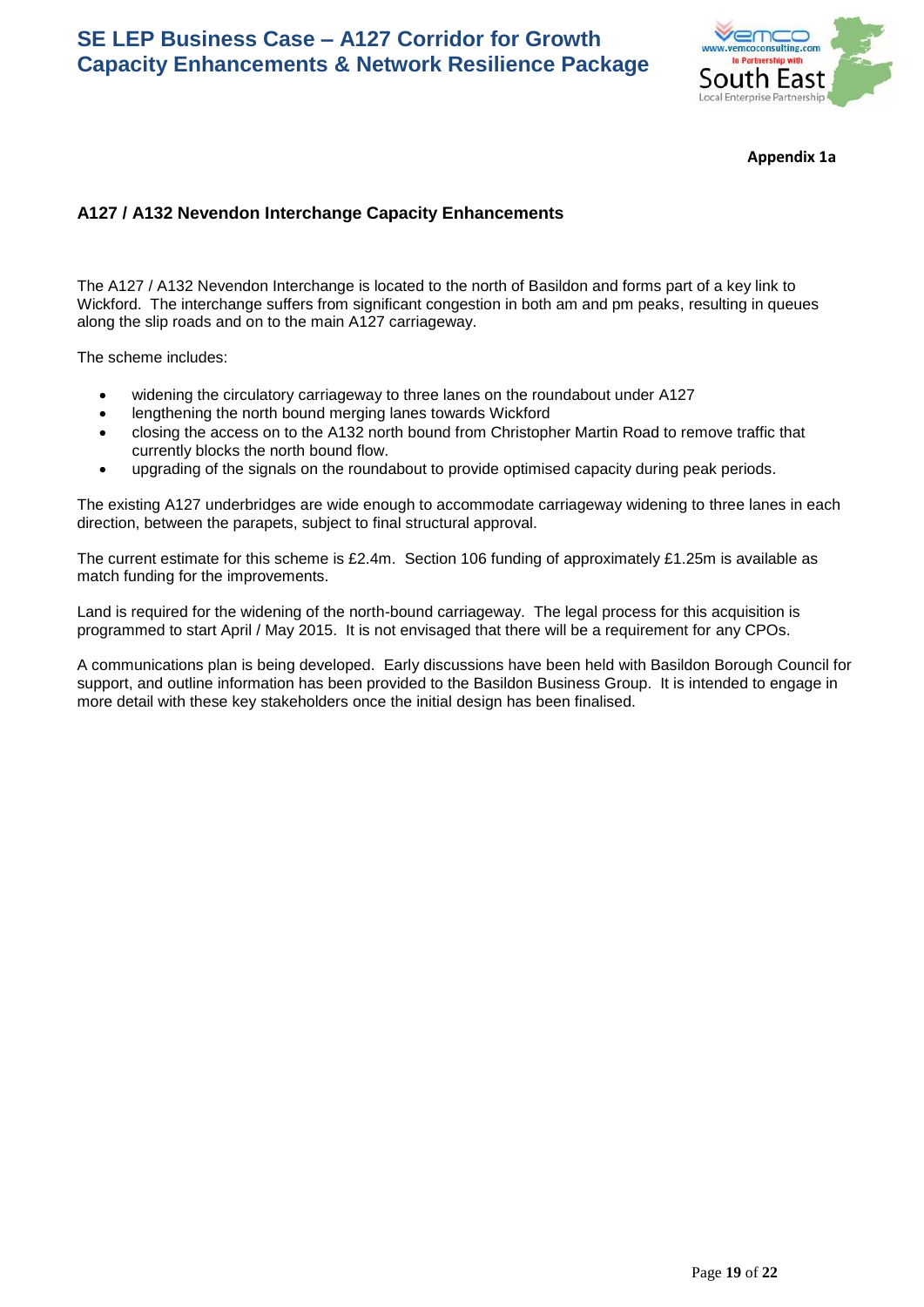

**Appendix 1b**

# **A127 / A129 Rayleigh Weir Interchange – Signals upgrade**

The A127 / A129 Rayleigh Weir junction suffers from vehicles on the east-bound exit slip backing up on to the mainline A127.

Apart from the volume of traffic, this is mainly caused by the signals at Stadium Way not being linked to the signals at Rayleigh Weir.

It is proposed to upgrade both sets of signals and link them with the installation of Split Cycle Offset Optimisation Technique (SCOOT) to clear queuing traffic that blocks the Weir roundabout.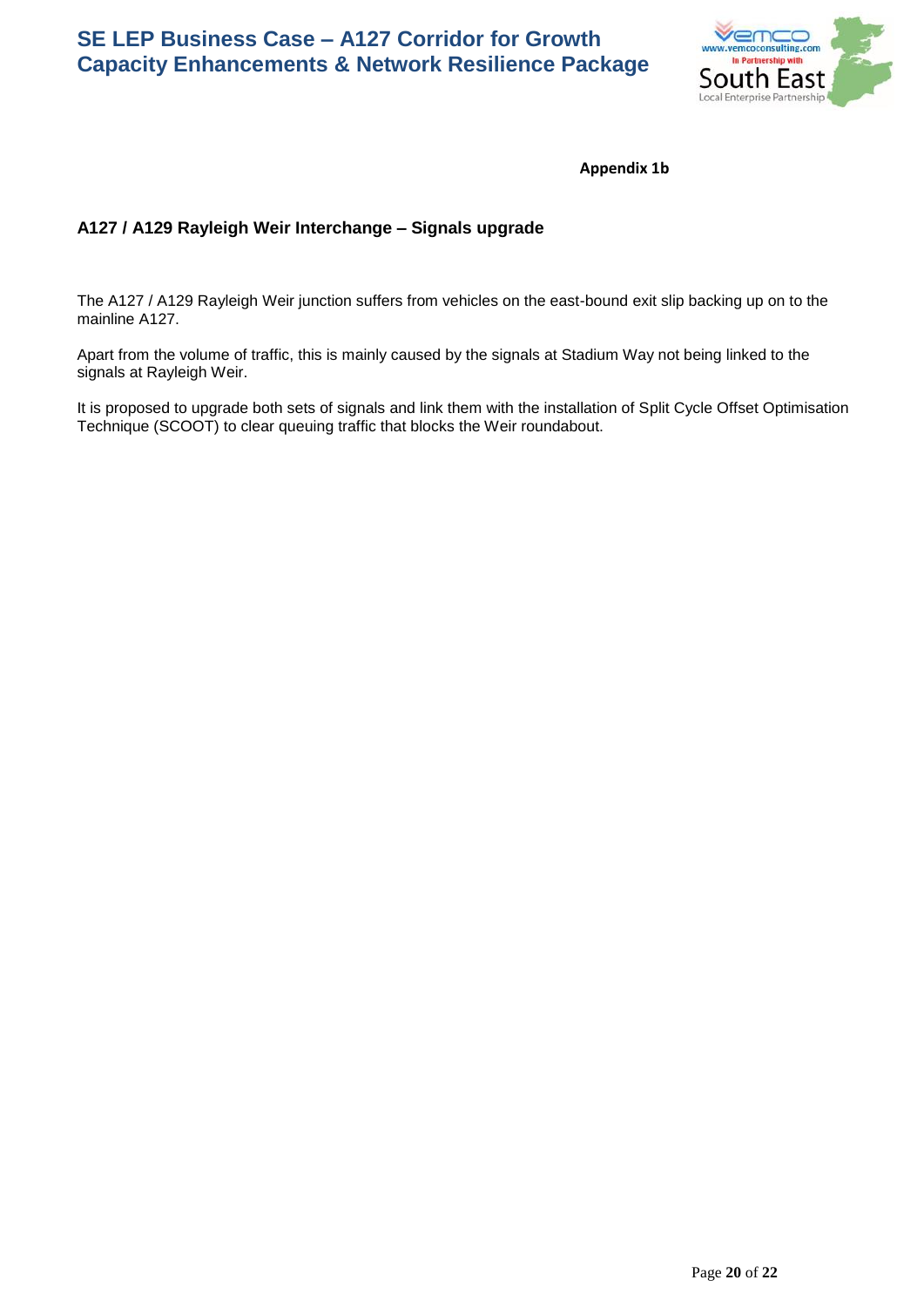

**Appendix 1c**

## **A127/ B186 Warley Interchange**

The A127 / B186 Warley junction suffers from congestion, and is also prone to collisions at the top of the slip roads as traffic leaving the A127 does not have good visibility in either direction of traffic approaching along the B186. In peak periods, traffic queues back-up on to the main A127 causing delays to through traffic, which in turn causes collisions. The cause of queuing traffic is the high level of traffic on the B186 which has priority over the vehicles leaving the A127.

The installation of signals at the junction will help regulate the flow of traffic. Queue detectors would be installed along the slip roads, and would be linked to the signals. Should queues be detected, the signals will be triggered and the traffic released. This will reduce the risk of traffic backing up along the A127 mainline and, in turn, reduce the risk of shunt-type collisions.

The junction exit slips can be widened on approach to the signals to provide left and right-turn lanes. This would bring greater efficiency to the junction, and increase traffic flow.

The junction area (away from the A127 mainline) will be re-classified to a 40mph limit, to reduce speeds along B186 Warley Street and to assist in the safe operation of the signalised junction.

Pedestrian footways will require either constructing or improving, with crossing points and an appropriate ondemand pedestrian phasing at the signals.

Signing and road marking in the vicinity of the junction will be improved to increase forewarning of the new junction arrangement.

There are areas of environmental concern in the vicinity of this junction, one of which concerns great crested newts, and the other concerns bats. Any new alignment design would require hedgerow and watercourse surveys. This will be taken into consideration during the design stage to minimise any effects on the area.